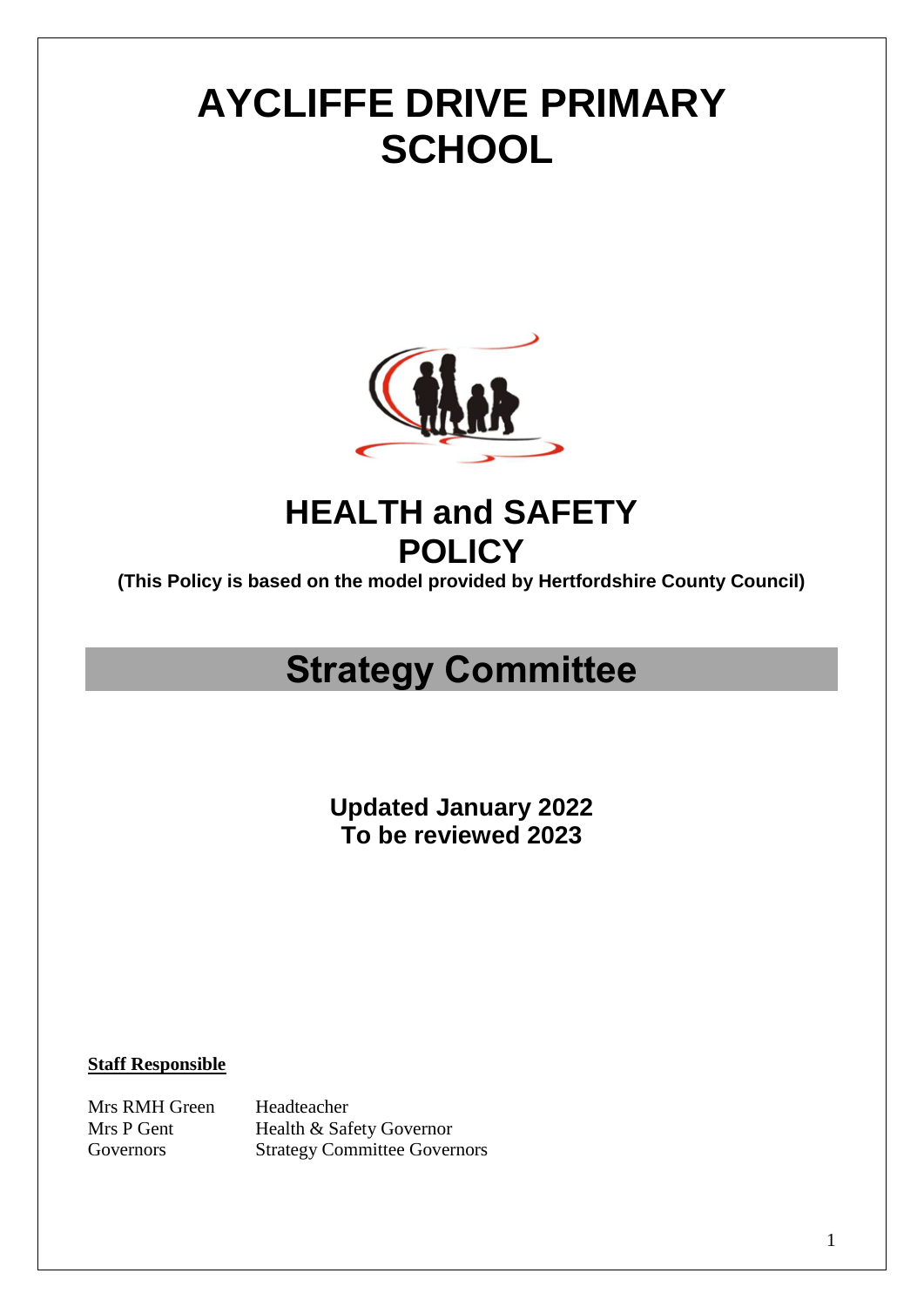# **MODEL HEALTH AND SAFETY STATEMENT FOR SCHOOLS**

#### **Introduction**

- 1. This document provides a customisable template to assist schools in producing a written health and safety policy.
- 2. The model policy is based upon Hertfordshire County Council's criteria for schools where it is the employer, it's for the Governing Body, to determine whether to adopt such arrangements.
- 3. Schools should ensure the policy is customised to fit their individual circumstances. Some areas requiring customisation are highlighted in red, in order to help to meet the requirements of different schools some alternative wording is suggested and such alternatives are separated by / within square brackets  $[ ]$ .

#### **Writing a Policy Statement**

- 4. Under the Health and Safety at Work etc. Act 1974, it is the duty of an employer to have an up to date written statement of health and safety, this general policy must be complemented by a school policy statement.
- 5. Adapting the model policy is the best way of complying with the LA's Health and Safety Policy, demonstrating compliance with statutory duties could be difficult in the absence of a school policy.
- 6. The safety policy should be signed and dated by the head teacher / chair of governors.
- 7. The main points required in a Health and Safety Policy Statement are:

#### **Part 1 Statement of Intent**

Outlining your commitment to providing a healthy and safe environment for all users of the establishment: - staff, pupils, visitors and contractors.

#### **Part 2 Organisation (roles and responsibilities)**

The organisation section should describe the roles and responsibilities of key personnel, for example:

- Governors
- Headteacher
- Those with responsibility for specific areas or activities which may have been delegated to them e.g. Heads of Department, Deputy Heads, School Business Managers, Site Managers, Caretakers etc.
- Other employees (both teaching and non-teaching) and any volunteers

The procedures for joint management / employee consultation should be detailed. It should be decided whether you require a safety committee (this is unlikely to be the case in small establishments and primary schools) where such a committee exists, then briefly describe its constitution and functions within the policy.

It is recommended that Health and Safety is included as a standing agenda item at relevant staff/team meetings. This enables you to demonstrate communication lines are in place enabling staff to participate in health and safety.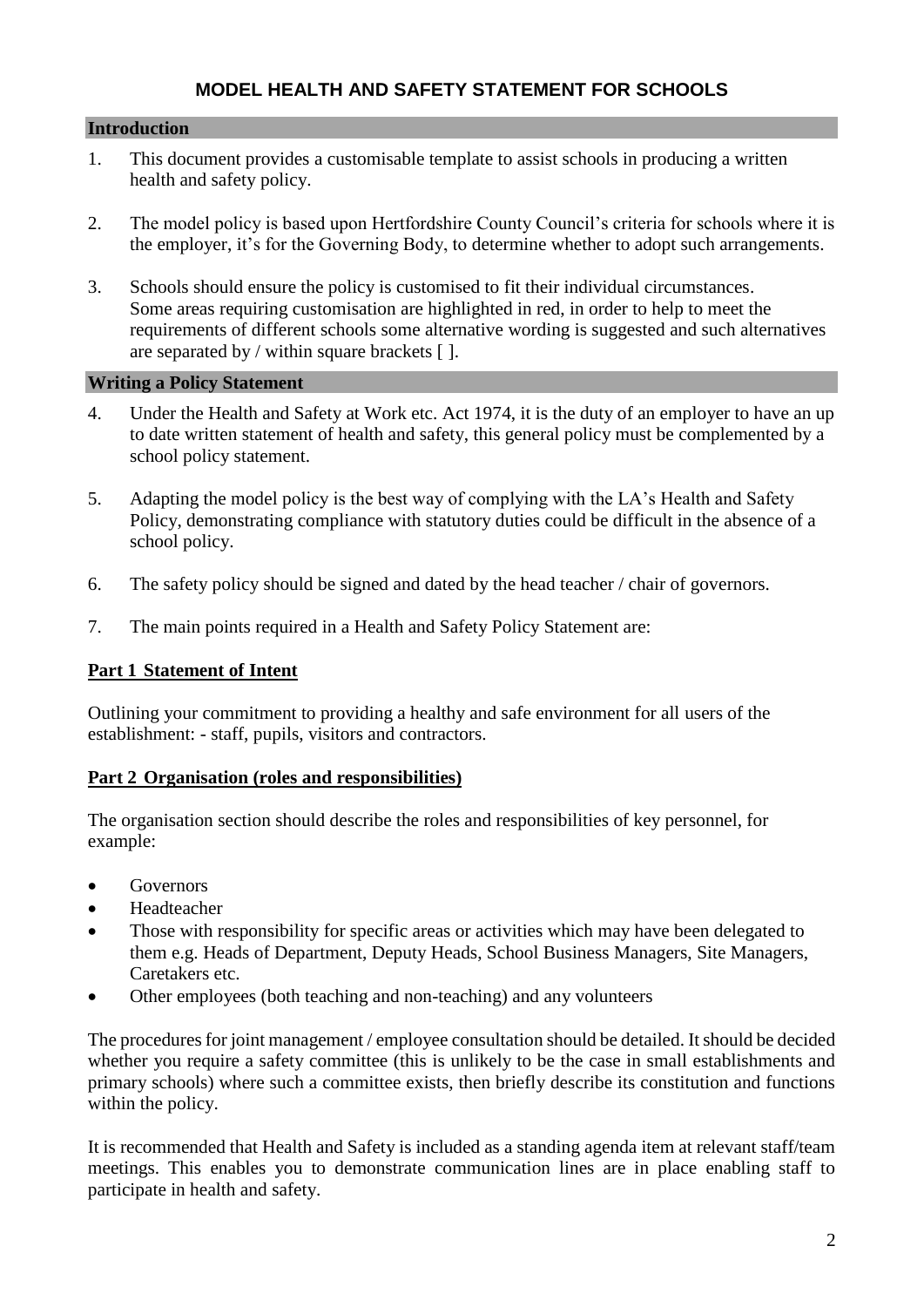# **Part 3 Arrangements**

The arrangements section details the school's local procedures for controlling significant risks and makes clear any specific roles and responsibilities in managing these.

The model policy details as appendices some of the key areas for which local arrangements may be required, depending on the nature of the risks not all may be relevant.

[DfE Health and Safety: advice for schools](https://www.gov.uk/government/publications/health-and-safety-advice-for-schools) provides further information on areas for inclusion in a school health and safety policy.

#### **Arrangements for policy review**

- 8. Governors are required to take steps to ensure that they are kept informed of the County Council's advice and guidance on health and safety matters.
- 9. It is recommended that Health and Safety is a regular item on the agenda of either a full meeting of the governing/senior management body or an appropriate sub-committee of governors (e.g. Premises, Resources etc).
- 10. Establishments will need to review and amend where necessary their Health and Safety policy from time to time. It is recommended that a review be carried out annually. (The legislation requires this is done no longer than every 2 years).
- 11. Once completed the policy should be communicated to all staff (teaching and support staff) and be linked to the induction of all new staff.

#### **Further Information**

- 12. For further information and guidance contact: the Health and Safety Team Tel: 01992 556478 [healthandsafety@hertfordshire.gov.uk](mailto:healthandsafety@hertfordshire.gov.uk)
- 13. A summary of changes from the previous version of the model policy (V9 March 2021) is provided below.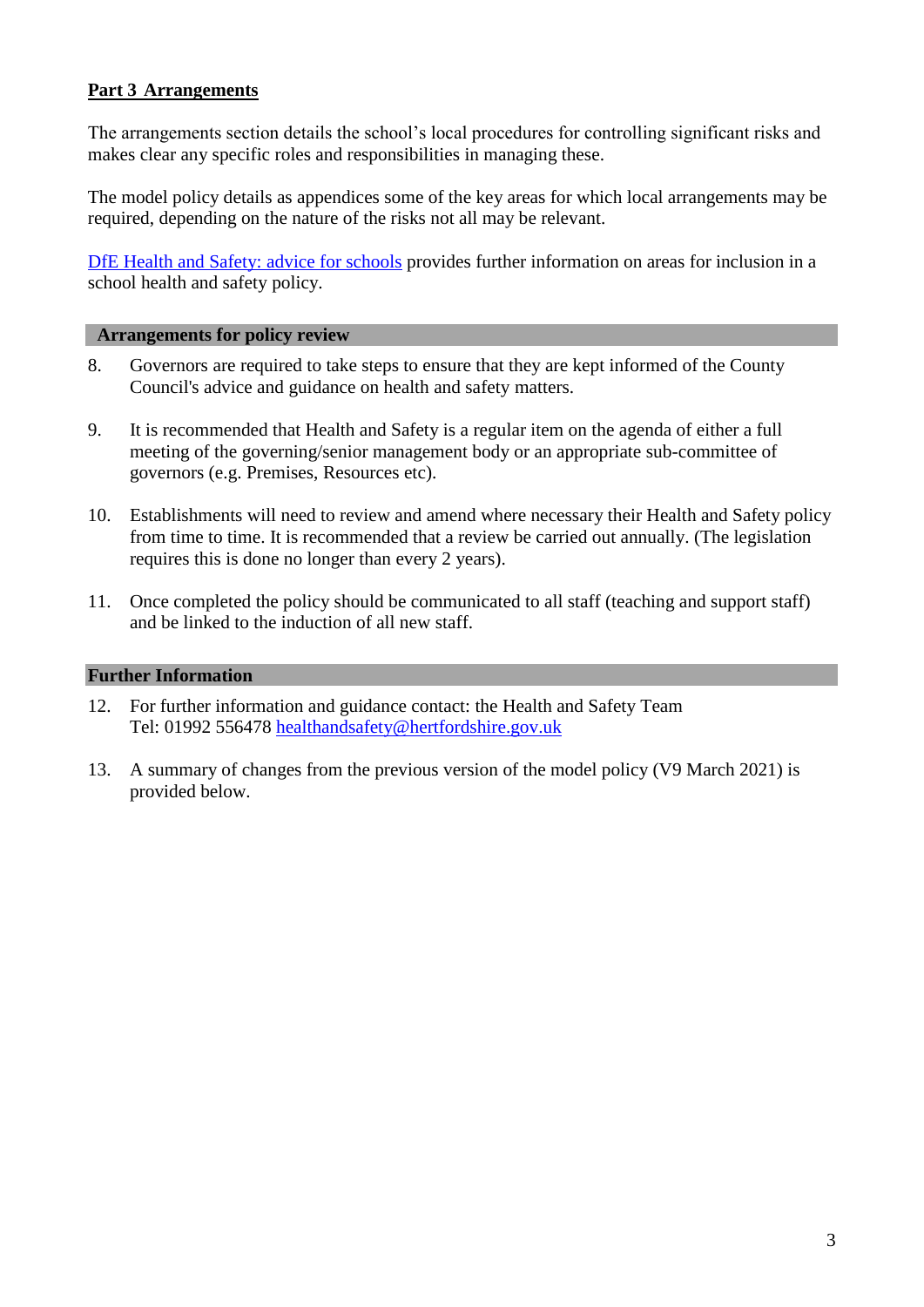# **UPDATES**

| Page                      | <b>Section</b>         | <b>Details of change</b>                                  |  |  |  |
|---------------------------|------------------------|-----------------------------------------------------------|--|--|--|
| number                    |                        |                                                           |  |  |  |
| <b>August 2021 update</b> |                        |                                                           |  |  |  |
|                           | Throughout             | Hyperlinks to Grid updated.                               |  |  |  |
|                           |                        | References to the Education H&S manual replaced with      |  |  |  |
|                           |                        | links to H&S pages of the Grid                            |  |  |  |
| P <sub>6</sub>            | Organisation           | Reference to HSE Managing for H&S HSG 65 (Plan, Do        |  |  |  |
|                           |                        | Check, Act) added                                         |  |  |  |
| P11                       | Risk assessment        | Updated link to 2020 version of Safe Practice in Physical |  |  |  |
|                           |                        | Education, School Sport and Physical Activity.            |  |  |  |
|                           |                        |                                                           |  |  |  |
| P16                       | <b>First Aid</b>       | NHS Direct number (111) added                             |  |  |  |
| P <sub>19</sub>           | Consultation           | Additional line added to reflect employees will be        |  |  |  |
|                           |                        | consulted on H&S matters.                                 |  |  |  |
| P <sub>22</sub>           | <b>COSHH</b>           | Additional line on PPE for staff added                    |  |  |  |
| P <sub>28</sub>           | Hire/lettings          | Section updated                                           |  |  |  |
| P30                       | School swimming        | Updated hyperlinks added                                  |  |  |  |
|                           |                        | Swimming teaching qualification details added.            |  |  |  |
| P32                       | Addendum to H&S policy | Text amended to reflect current DfE guidance and Step 4   |  |  |  |
|                           | for COVID-19           | of roadmap                                                |  |  |  |
| March 2021 update         |                        |                                                           |  |  |  |
| P33                       | Addendum to H&S policy | Overarching statement on management of COVID risks        |  |  |  |
|                           | for COVID-19           | updated in line with the revised DfE guidance from March  |  |  |  |
|                           |                        | $8^{th}$ 2021                                             |  |  |  |
| September 2020 update     |                        |                                                           |  |  |  |
| P <sub>24</sub>           | <b>COSHH</b>           | Updated link to CLEAPSS document L93 Managing             |  |  |  |
|                           |                        | radioactive sources in schools Nov 2019                   |  |  |  |
| P31                       | <b>School Swimming</b> | Links to Swim England and PWTAG inserted                  |  |  |  |
| P33                       | Addendum to H&S policy | Overarching statement added as addendum to model policy   |  |  |  |
|                           | for COVID-19           | in recognition of current circumstances due to COVID-19   |  |  |  |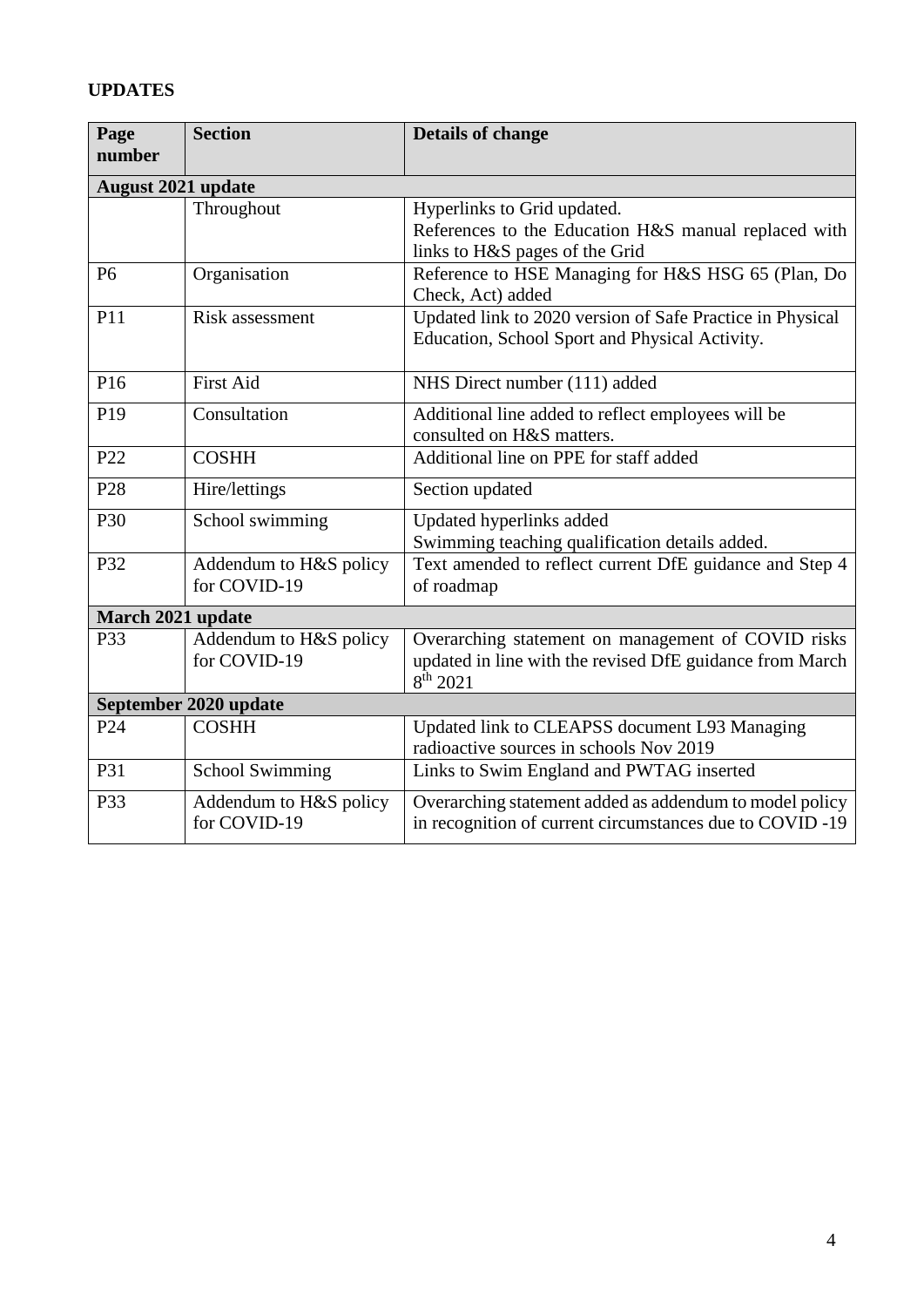## **HEALTH AND SAFETY POLICY**

## **Aycliffe Drive Primary School**

## **PART 1. STATEMENT OF INTENT**

The Governing Body of Aycliffe Drive Primary School will strive to achieve the highest standards of health, safety and welfare consistent with their responsibilities under the Health and Safety at Work etc. Act 1974 and other statutory and common law duties.

This statement sets out how these duties will be conducted and includes a description of the school's organisation and arrangements for dealing with different areas of risk. Details of how these areas of risk will be addressed are given in the arrangements section.

This policy will be brought to the attention of, and/or issued to, all members of staff a reference copy is kept in the Head Teachers office and on the school web site.

This policy statement and the accompanying organisation and arrangements will be reviewed on an annual basis

This policy statement supplements: Hertfordshire County Council's (HCC) Health and Safety Policy.

Signature ………………………………... Signature ………………………………...

Pam Gent **Chair of Governors** Maria Green **Headteacher** 

Date: …………………………. Date: ………………………….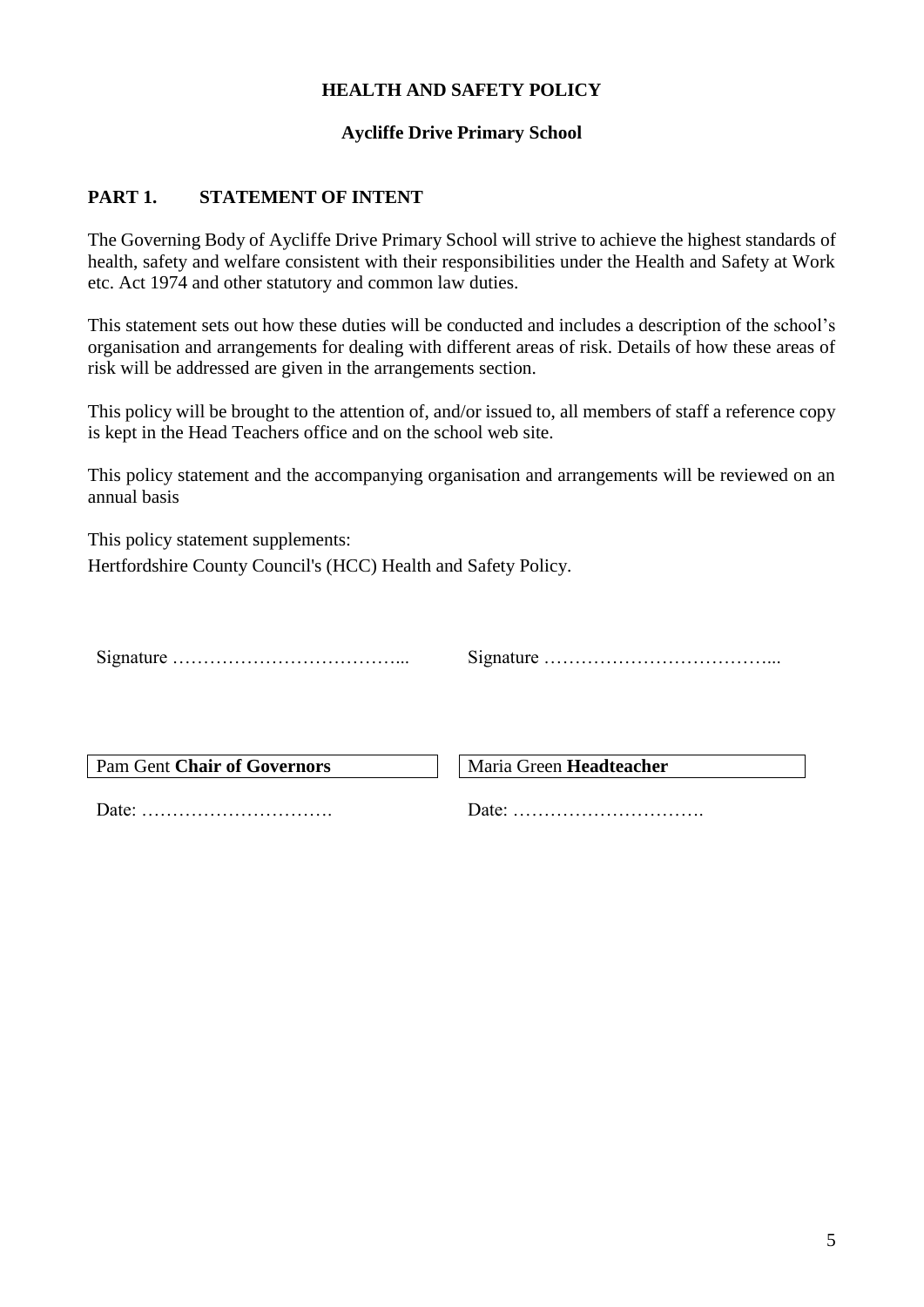# **PART 2. ORGANISATION**

As the employer the Local Authority has overall responsibility for Health and Safety in Community and Voluntary Controlled Schools.

At a school level duties and responsibilities have been assigned to staff and governors as detailed below.

## **Responsibilities of the Governing Body**

The Governing Body are responsible for ensuring health and safety management systems are in place and effective. They fulfil a strategic role in health and safety and are not expected to be involved in day to day management of the school.

As a minimum these management systems should adhere to the LA's health and safety policy, procedures and standards as detailed on the H&S pages of the [Hertfordshire Grid](https://thegrid.org.uk/health-and-safety-offsite-visits-premises/health-and-safety) and follow the HSE's ['Managing for health and safety' \(HSG65\) \(hse.gov.uk\),](https://www.hse.gov.uk/pubns/books/hsg65.htm) namely:

- **Plan**-set the strategic direction for effective H&S management.
- **Do**-ensure management systems deal with risks sensibly, responsibly and proportionately.
- **Check**-monitoring and reporting processes are in place to ensure the school is compliant.
- **Act**-undertake a formal review of health and safety performance.

A Health & Safety Governor Pam Gent has been appointed to receive relevant information, monitor the implementation of policies and procedures and to feedback health and safety issues and identified actions to the Governing Body.

The Governing body will receive regular reports from the Head teacher, Maria Green, in order to enable them to provide and prioritise resources for health and safety issues.

Where required the Governing body will seek specialist advice on health and safety which the establishment may not feel competent to deal with.

HCC's Health and Safety Team, Tel: 01992 556478 [healthandsafety@hertfordshire.gov.uk](mailto:healthandsafety@hertfordshire.gov.uk) provide competent health and safety advice for Community, Community Special and VC schools

#### **Responsibilities of the Headteacher**

Overall responsibility for the day to day management of health and safety in accordance with the LA's health and safety policy and procedures rests with the Headteacher.

The Headteacher has responsibility for:

- Co-operating with the LA and Governing Body to enable health and safety policy and procedures to be implemented and complied
- Communicating the policy and other appropriate health and safety information to all relevant people including contractors.
- Ensuring effective arrangements are in place to pro-actively manage health and safety by conducting and reviewing inspections and risk assessments and implementing required actions.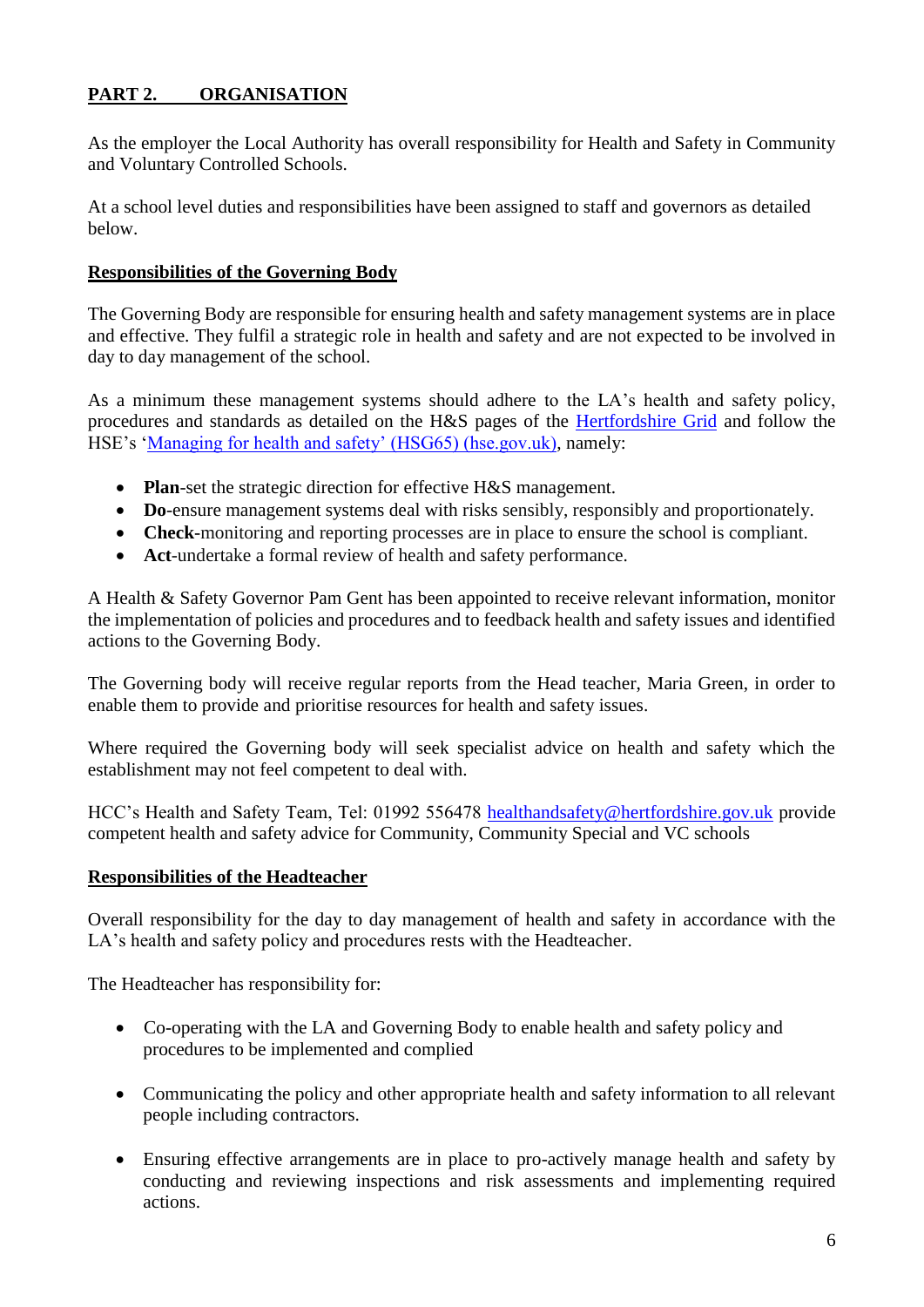- Reporting to the Governing body on health and safety performance and any safety concerns/ issues which may need to be addressed by the allocation of funds.
- Ensuring that the premises, plant and equipment are maintained in a safe and serviceable condition.
- Reporting to the LA, the Governing Body as the employer will report any significant risks which cannot be rectified within the establishment's budget.
- Ensuring all staff are competent to carry out their roles and are provided with adequate information, instruction and training.
- Ensuring consultation arrangements are in place for staff and their trade union representatives (where appointed) and recognising the right of trade unions in the workplace to require a health and safety committee to be set up.
- Monitoring purchasing and contracting procedures to ensure health and safety is included in specifications & contract conditions.

## **Whilst overall responsibility for health and safety cannot be delegated the Headteacher may choose to delegate certain tasks to other members of staff.**

The task of overseeing health and safety on the site has been delegated by the Headteacher to Tracey Robson. Within departments this task is further delegated to the relevant subject Co-ordinator and subject leader.

## **Responsibilities of other staff holding posts of special responsibility**

- Apply the school's health and safety policy to their own department or area of work.
- Ensure staff under their control are aware of and follow relevant published health and safety guidance (from sources such as CLEAPSS, AfPE etc.
- Ensure health and safety risk assessments are undertaken for the activities for which they are responsible and that identified control measures are implemented.
- Ensure that appropriate safe working procedures are brought to the attention of all staff under their control.
- Take appropriate action on health, safety and welfare issues referred to them, informing the Headteacher Maria Green of any problems they are unable to resolve within the resources available to them.
- Carry out regular inspections of their areas of responsibility and report / record these inspections.
- Ensure the provision of sufficient information, instruction, training and supervision to enable staff and pupils to avoid hazards and contribute positively to their own health and safety.
- Ensure that all accidents (including near misses) occurring within their area of responsibility are promptly reported and investigated.

# **Responsibilities of employees**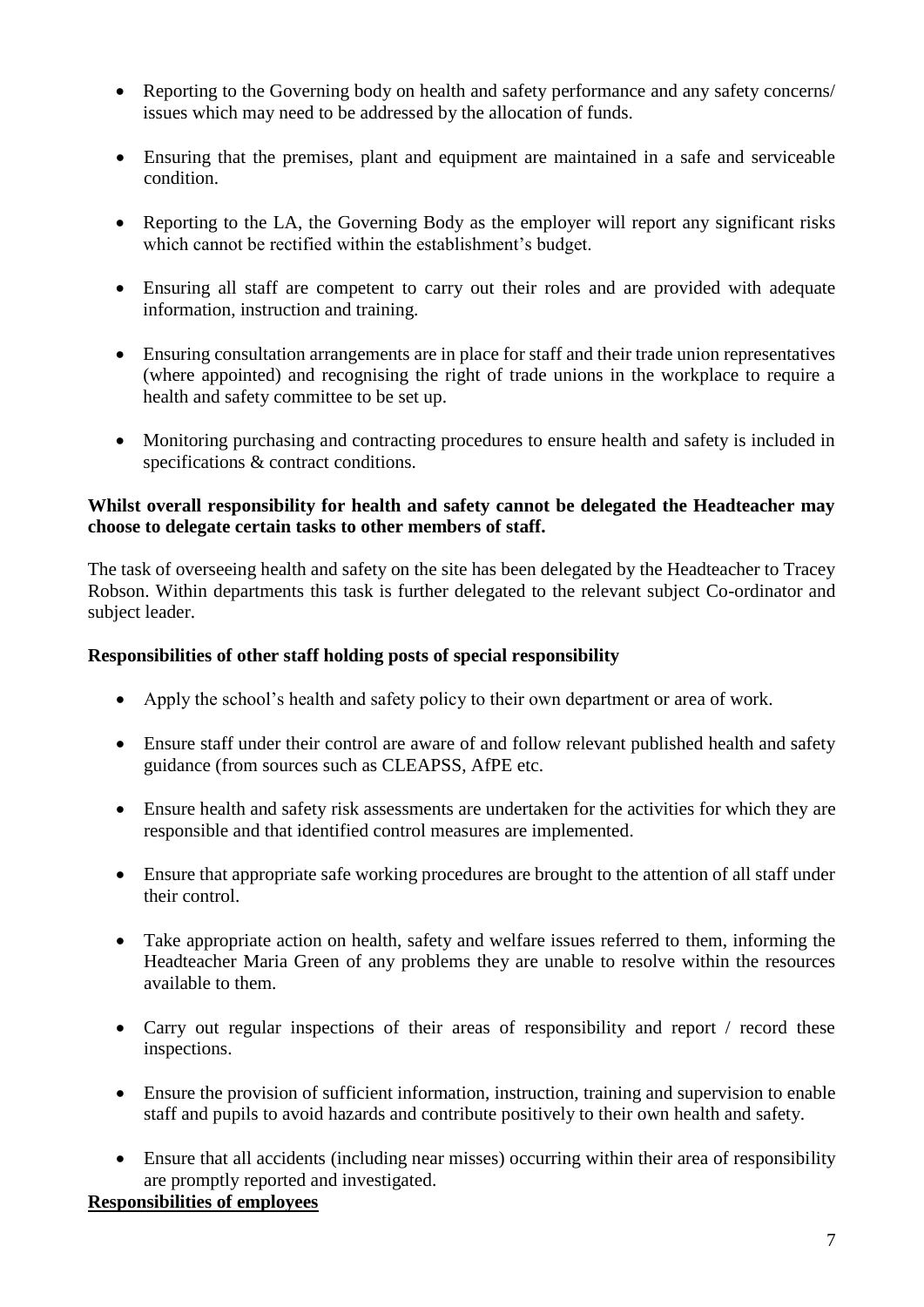Under the Health and Safety at Work Act etc. 1974 all employees have general health and safety responsibilities. All employees are obliged to take care of their own health and safety whilst at work along with that of others who may be affected by their actions.

All employees have responsibility to:

- Take reasonable care for the health and safety of themselves and others in undertaking their work.
- Comply with the school's health and safety policy and procedures at all times.
- Report all accidents and incidents in line with the reporting procedure.
- Co-operate with school management on all matters relating to health and safety.
- Not to intentionally interfere with or misuse any equipment or fittings provided in the interests of health safety and welfare.
- Report all defects in condition of premises or equipment and any health and safety concerns immediately to their line manager.
- Ensure that they only use equipment or machinery that they are competent / have been trained to use.
- Make use of all necessary control measures and personal protective equipment provided for safety or health reasons.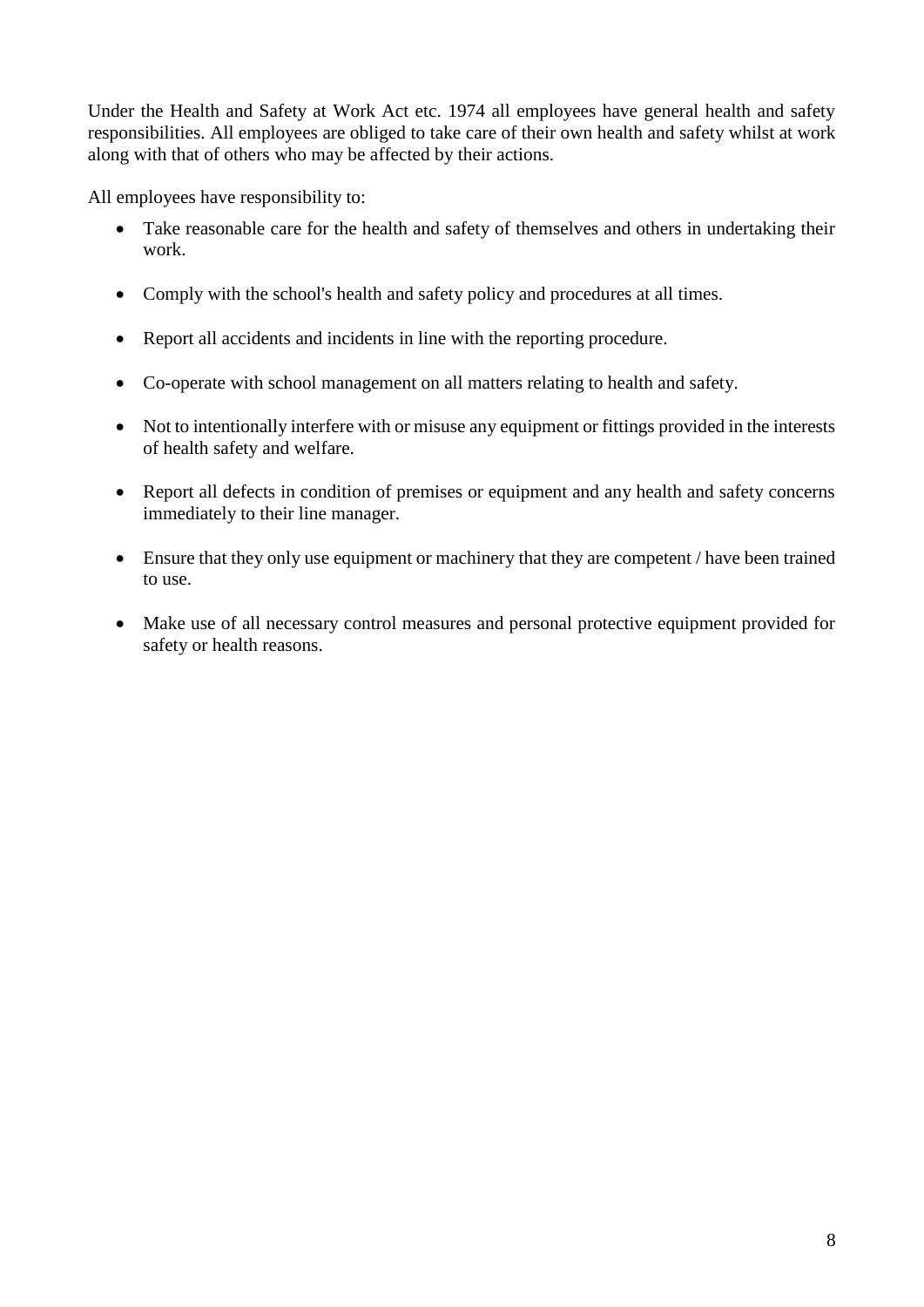## **PART 3. LOCAL ARRANGEMENTS**

- Further detailed information and guidance on the LA's expectations are provided via Health and safety - [Hertfordshire Grid for Learning \(thegrid.org.uk\)](https://thegrid.org.uk/health-and-safety-offsite-visits-premises/health-and-safety)
- The following list of arrangements covers the key elements of a Health and Safety policy.

|           | Appendix 1  |                          | <b>Risk Assessments</b>                          |
|-----------|-------------|--------------------------|--------------------------------------------------|
| ٠         | Appendix 2  |                          | Offsite visits                                   |
| $\bullet$ | Appendix 3  | $\overline{\phantom{0}}$ | Health and Safety Monitoring and Inspections     |
| $\bullet$ | Appendix 4  | $\overline{\phantom{0}}$ | Fire Evacuation and other Emergency Arrangements |
| $\bullet$ | Appendix 5  |                          | Fire Prevention, Testing of Equipment            |
|           | Appendix 6  |                          | <b>First Aid and Medication</b>                  |
| $\bullet$ | Appendix 7  |                          | <b>Accident Reporting Procedures</b>             |
| ٠         | Appendix 8  | $\qquad \qquad -$        | Health and Safety Information and Training       |
| ٠         | Appendix 9  | $\overline{\phantom{0}}$ | Personal safety / lone Working                   |
|           | Appendix 10 | $\overline{\phantom{0}}$ | Premises Work Equipment                          |
|           | Appendix 11 | $\overline{\phantom{0}}$ | Flammable and Hazardous Substances (COSHH)       |
| $\bullet$ | Appendix 12 | $\overline{\phantom{a}}$ | Asbestos                                         |
| $\bullet$ | Appendix 13 |                          | Contractors                                      |
| $\bullet$ | Appendix 14 | $\qquad \qquad -$        | Work at Height                                   |
| $\bullet$ | Appendix 15 |                          | Moving and Handling                              |
|           | Appendix 16 | $\overline{\phantom{0}}$ | Display Screen Equipment                         |
| ٠         | Appendix 17 |                          | Vehicles                                         |
| ٠         | Appendix 18 | $\overline{\phantom{0}}$ | Lettings                                         |
| ٠         | Appendix19  |                          | <b>Stress</b>                                    |
|           | Appendix 20 |                          | Legionella                                       |
|           | Appendix 21 | $\overline{\phantom{a}}$ | School Swimming and pools                        |

#### **Addendum - COVID-19 risks**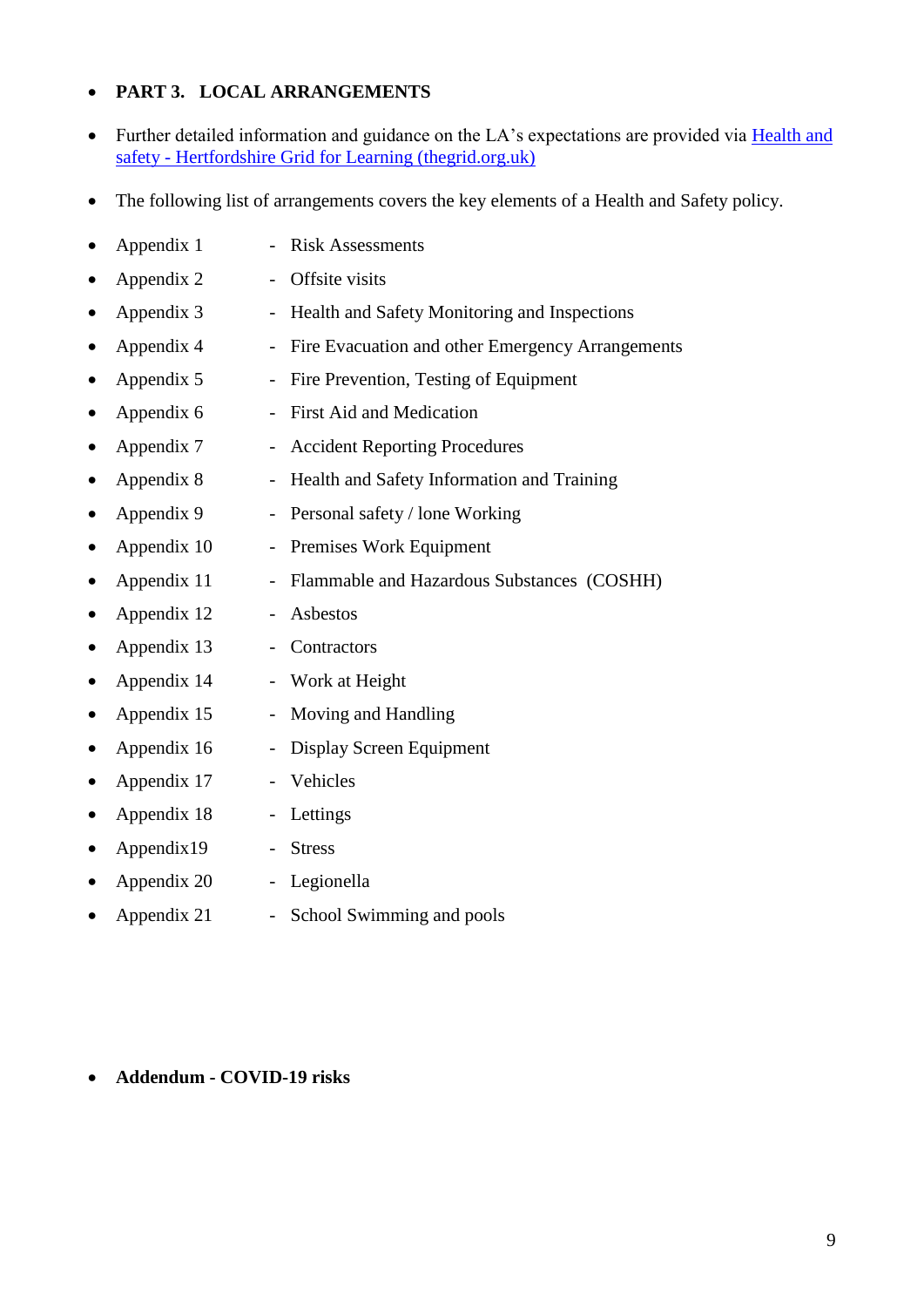#### **RISK ASSESSMENTS**

#### **General Risk Assessments**

The school conducts and documents risk assessments for all activities presenting a significant risk. These are co-ordinated by Tracey Robson, School Business Manager following guidance contained on the H&S pages of the [Hertfordshire Grid](https://thegrid.org.uk/health-and-safety-offsite-visits-premises/health-and-safety/risk-assessments) and are approved by the Headteacher Maria Green.

Risk assessments are available for all staff to view and are held centrally in the Headteacher's office. These assessments will be reviewed on an annual basis or when the work activity changes, whichever is the soonest. Staff will be made aware of any changes to risk assessments relating to their work.

#### **Individual Risk Assessments**

Specific assessments relating to staff member(s) or pupil(s) are held on that individual's file and will be undertaken by Maria Green.

Such risk assessments will be reviewed on a regular basis.

It is the responsibility of all staff to inform their line manager of any medical conditions (including pregnancy) which may impact upon their work.

#### **Curriculum Activities**

Risk assessments for curriculum activities will be carried out by relevant subject teachers] Subject leader using the relevant codes of practice and model risk assessments detailed below.

Whenever a new course is adopted or developed all activities are checked against these and significant findings incorporated into texts in daily use lesson plan.

All LA schools have a subscription to [CLEAPSS](http://www.cleapss.org.uk/) and their publications are used as sources of model risk assessment within Science, Art and DT. See

- CLEAPSS technology site [http://dt.cleapss.org.uk/;](http://dt.cleapss.org.uk/)
- CLEAPSS science site<http://science.cleapss.org.uk/>
- CLEAPSS primary school's site<http://primary.cleapss.org.uk/>

In addition the following publications are used within the school as sources of model risk assessments:

- Be Safe! Health and Safety in primary science and technology, 4th Edition ASE ISBN ISBN 978-0-86357-426-9
- Safe Practice in Physical Education, School Sport and Physical Activity 2020' Association of PE 'AfPE' <http://www.afpe.org.uk/>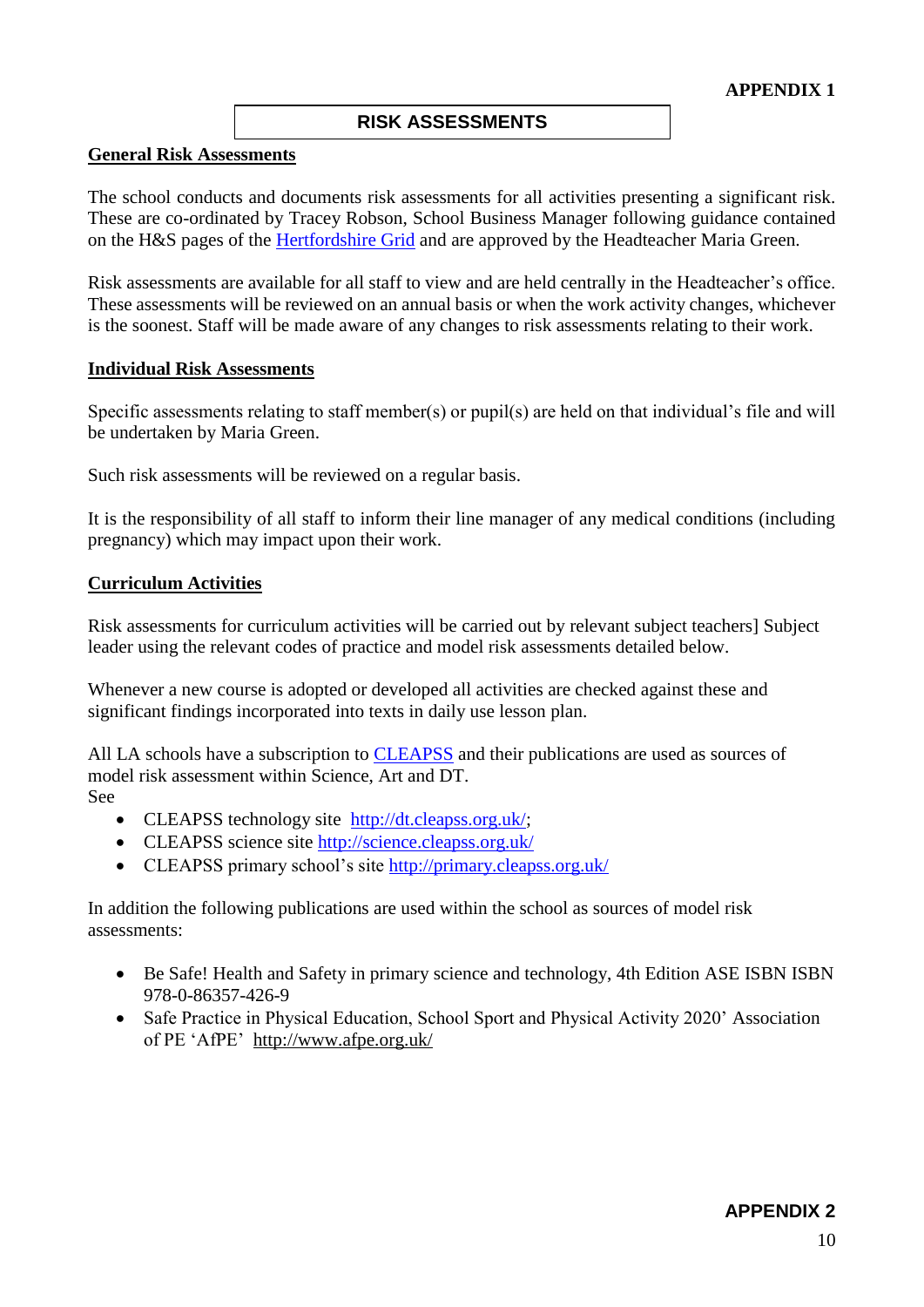# **OFFSITE VISITS**

HCC has adopted the Outdoor Education Advisory Panel's (OEAP) [national guidance](https://oeapng.info/) for learning outside the classroom and offsite visits and all offsite visits will be planned following this guidance available via<https://oeapng.info/>

Responsibilities of key roles are outlined by the OEAP here: [Visit leader](https://oeapng.info/downloads/download-info/3-4k-visit-or-activity-leader) [EVC](https://oeapng.info/downloads/download-info/3-4j-evc-responsibilities) [Headteacher](https://oeapng.info/downloads/download-info/3-4g-headteacher/)

See HCC's policy for the management of Learning outside the classroom and offsite visits

The LA's Offsite Visits Advisor must be notified of all level 3 trips, which include self-led adventurous activities, fieldwork trips to open or "wild" country, and all trips overseas. This will be done via the use of Evolve, the online notification and approvals system.

Evolve is used for the planning and approval of offsite visits. Relevant risk assessments, participant's names etc. will be attached electronically as required. The school also have their own set of standard operating procedures and risk assessments for local learning areas (routine / low risk activities taking place near the school)

The member of staff planning the trip (visit leader) will submit all relevant paperwork and risk assessments relating to the trip to the school's Educational Visits Co-ordinator(s) Tracey Robson who will check the documentation and planning of the trip and if acceptable refer the visit for approval to the Headteacher Maria Green for approval.

HCC recommends that the EVC should attend training and refresher training every 3 -5 years.

#### **APPENDIX 3**

## **HEALTH AND SAFETY MONITORING AND INSPECTION**

A formal inspection of the site will be conducted on a termly basis and be undertaken / co-ordinated by Tracey Robson.

Inspections of individual departments will be carried out by Heads of Department or nominated staff.

In both cases the person(s) undertaking inspection will complete a report in writing and submit this to the head teacher Maria Green. Responsibility for following up items detailed in the safety inspection report will rest with Tracey Robson School Business Manager.

A named governor Pam Gent will be involved in monitoring the school's health and safety management systems on at least an annual basis and report back to both the relevant sub-committee and full governing body meetings.

Advice and pro forma inspection checklists to assist the monitoring process can be found on the [Grid.](https://thegrid.org.uk/health-and-safety-offsite-visits-premises/health-and-safety/monitoring-inspection)

Inspections will be conducted jointly with the establishment's health and safety representative(s) if possible.

## **APPENDIX 4**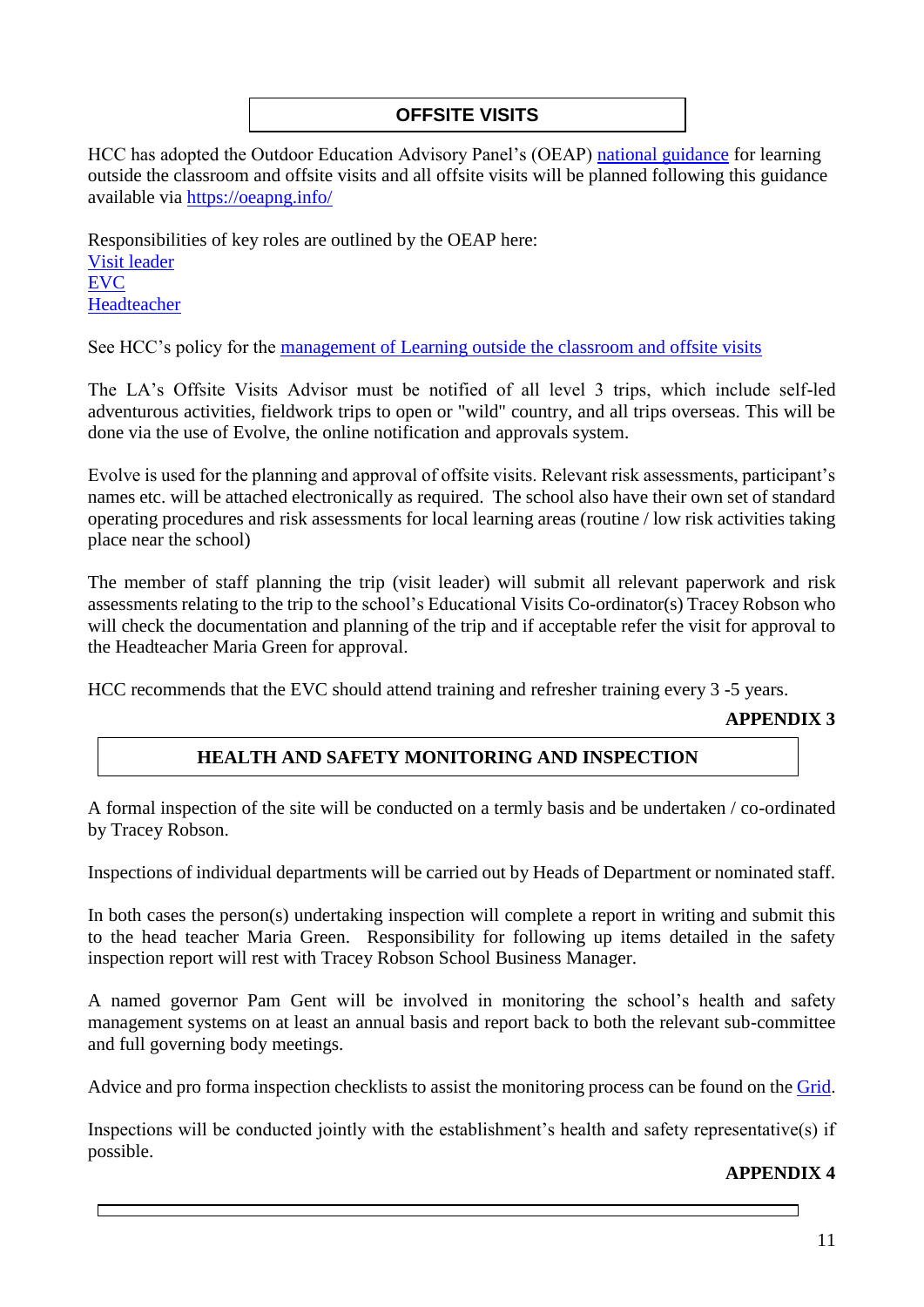## **FIRE EVACUATION AND OTHER EMERGENCY ARRANGEMENTS**

The Headteacher is responsible for ensuring the school's fire risk assessment is undertaken and implemented following guidance contained in ['Fire safety risk assessment; Educational premises'](https://www.gov.uk/government/publications/fire-safety-risk-assessment-educational-premises) and the [Grid](https://thegrid.org.uk/health-and-safety-offsite-visits-premises/health-and-safety/health-and-safety-topics/fire-safety)

The fire risk assessment is located in the school office in the school's fire log-book and will be reviewed on an annual basis.

#### **Emergency Procedures**

Fire and emergency evacuation procedures are detailed in school's emergency response plan and a summary posted in each classroom. These procedures will be reviewed at least annually and are made available to all staff as part of the school's induction process. This training is supported by regular termly drills.

Evacuation procedures are also made available to all other users of the building (contractors / visitors/ hirers etc.).

Emergency exits, fire alarm call points, assembly points etc. are clearly identified by safety signs and notices.

Emergency contact and key holder details are maintained as part of the school's emergency response plan by Maria Green and updated to the LA via Solero.

### **Fire Drills**

Fire drills will be undertaken termly and results recorded in the fire log book.

## **Fire Fighting**

- Staff must ensure the alarm is raised BEFORE attempting to tackle a fire.
- The safe evacuation of persons is an absolute priority. Staff may only attempt to deal with small fires, **if it is safe to do so without putting themselves at risk**, using portable fire fighting equipment.
- Staff are made aware of the type and location of portable fire fighting equipment and receive basic instruction in its correct use at induction.

#### **Details of service isolation points**

#### **Gas and Electricity Supplies in the boiler room Water by the main drive gate**

#### **Details of chemicals and flammable substances on site**.

An inventory of these will be kept by Colin Black, Premises Manager as appropriate, for consultation. (See COSHH Appendix 11)

## **APPENDIX 5**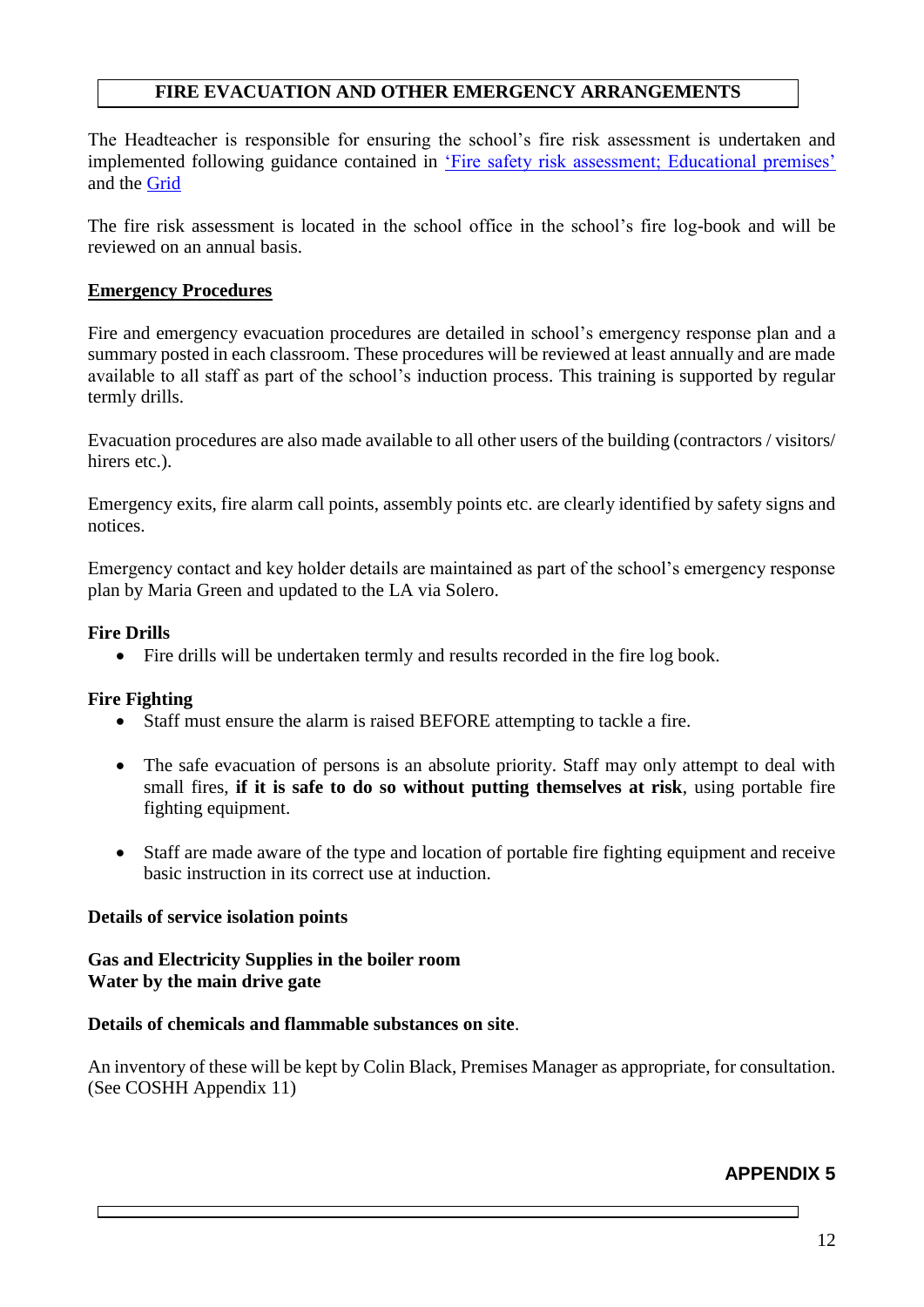## **INSPECTION /MAINTENANCE OF EMERGENCY EQUIPMENT**

Colin Black Premises Manager is responsible for ensuring that the school's fire log is kept up to date and that the following inspection / maintenance is undertaken and recorded in the fire log book located in Cleaning cupboard.

## **FIRE ALARM SYSTEM**

Fire alarm call points will be tested weekly in rotation.

Any defects on the system will be reported immediately to the alarm contractor / electrical engineer Greenhills Electrical [01442 264125.](https://www.google.co.uk/search?q=greenhill+electrical&safe=active&ssui=on)

A fire alarm maintenance contract is in place with Greenhills Electrical and the system tested annually by them.

## **FIRE FIGHTING EQUIPMENT**

Weekly in-house checks are undertaken to ensure that all firefighting equipment remains available for use and operational.

Chubb undertakes an annual maintenance service of all firefighting equipment.

Defective equipment or extinguishers that need recharging should be taken out of service and reported direct to Chubb.

## **EMERGENCY LIGHTING SYSTEMS**

Emergency lighting will be checked for operation monthly in house and these tests recorded. Annually a full discharge test for the duration of the batteries and certification of the system will be undertaken by Greenhills Electrical [01442 264125](https://www.google.co.uk/search?q=greenhill+electrical&safe=active&ssui=on)

## **MEANS OF ESCAPE**

Daily checks are undertaken for any obstructions on exit routes and ensures all final exit doors are operational and available for use.

#### **APPENDIX 6**

## **FIRST AID AND MEDICATION**

The school has assessed the need for first aid provision and identified the following staff to provide first aid (both on site and where required for trips/visits and extra-curricular activities).

#### **TRAINED TO FIRST AID AT WORK LEVEL (3 days /18 hrs):**

[Insert Names/ date of training /Extension Numbers]

**TRAINED TO EYFS STANDARD (PAEDIATRIC FIRST AID, 2 days/ 12 hrs):** Angela Black (08/10/2019), Lisa Staines (08/10/2019), Natalie Thomas (08/10/2019).

## **TRAINED TO EMERGENCY FIRST AID AT WORK (1 day / 6 hrs):**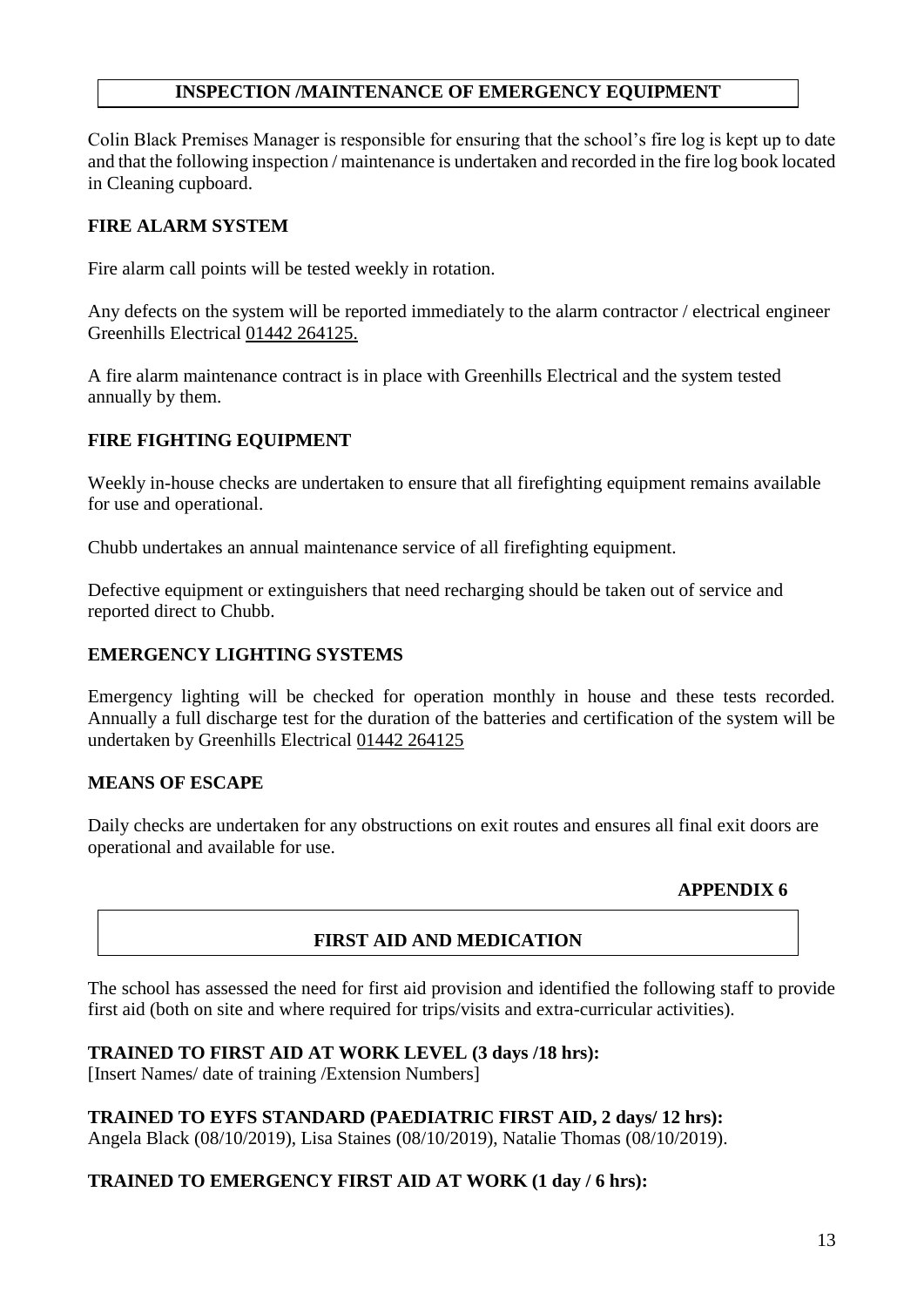# **OTHER TRAINING IN EMERGENCY FIRST AID** <sup>1</sup> **(6 hr):**

Fayne Trinnaman (08/12/2021) Terry-Anne Cowley (08/12/2021), Lorraine Andrews (23/03/2022), Helen Rumph (23/03/2022), Joanne Smith (23/03/2022)

First aid qualifications remain valid for 3 years. Emma Ashmore will ensure that refresher training is organised to maintain competence and that new persons are trained should first aiders leave.

## **FIRST AID BOXES ARE LOCATED AT THE FOLLOWING POINTS:**

In each classroom

Lisa Staines is responsible for regularly checking (termly) that the contents of first aid boxes, are complete and replenished as necessary.

**AEDs** (automated external defibrillators) are located in the school office and Pam Hills checks the AED on a monthly basis.

**Transport to hospital:** Where a first aider considers it necessary, the injured person will be sent directly to hospital (normally by ambulance). Parents / carers will be notified immediately of all major injuries to pupils.

No casualty will be allowed to travel to hospital unaccompanied and an accompanying adult will be designated in situations where the parents/carers cannot be contacted in time.

Where there is any doubt about the appropriate course of action, the first aider will consult with the Health Service helpline (NHS Direct 111) and, in the case of pupil with the parents/carers.

## **Administration of medicines**

1

All medication will be administered to pupils in accordance with the DfE document Supporting pupils [at school with medical conditions.](https://www.gov.uk/government/publications/supporting-pupils-at-school-with-medical-conditions--3) Detailed arrangements are provided in a separate school policy.

No member of staff will administer **any** medication (prescribed or non-prescribed) to children under 16 without a parent's written consent except in exceptional circumstances.

Pam Hills is responsible for accepting medication and checking all relevant information has been provided by parents / carers prior to administering. Records of administration will be kept by Pam Hills

All non-emergency medication kept in school is securely stored within the school office, refrigerated meds kept in clearly labelled container within fridge in the school office with access strictly controlled. All pupils know how to access their medication. Under no circumstances will medication be stored in first aid boxes.

Emergency medication and devices such as asthma inhalers, blood glucose testing meters and adrenaline pens are always readily available to children and not locked away. These are kept in their classrooms and clearly labelled.

The school have chosen to hold an emergency salbutamol inhaler for use by pupils who have been prescribed an inhaler and for whom parental consent for its use has been obtained. This emergency inhaler would be used if the prescribed inhaler is not available e.g. broken / empty.

<sup>&</sup>lt;sup>1</sup> Supplementary first aid training focussed on pupil needs and could include other specific risks e.g. sports first aid for PE staff etc.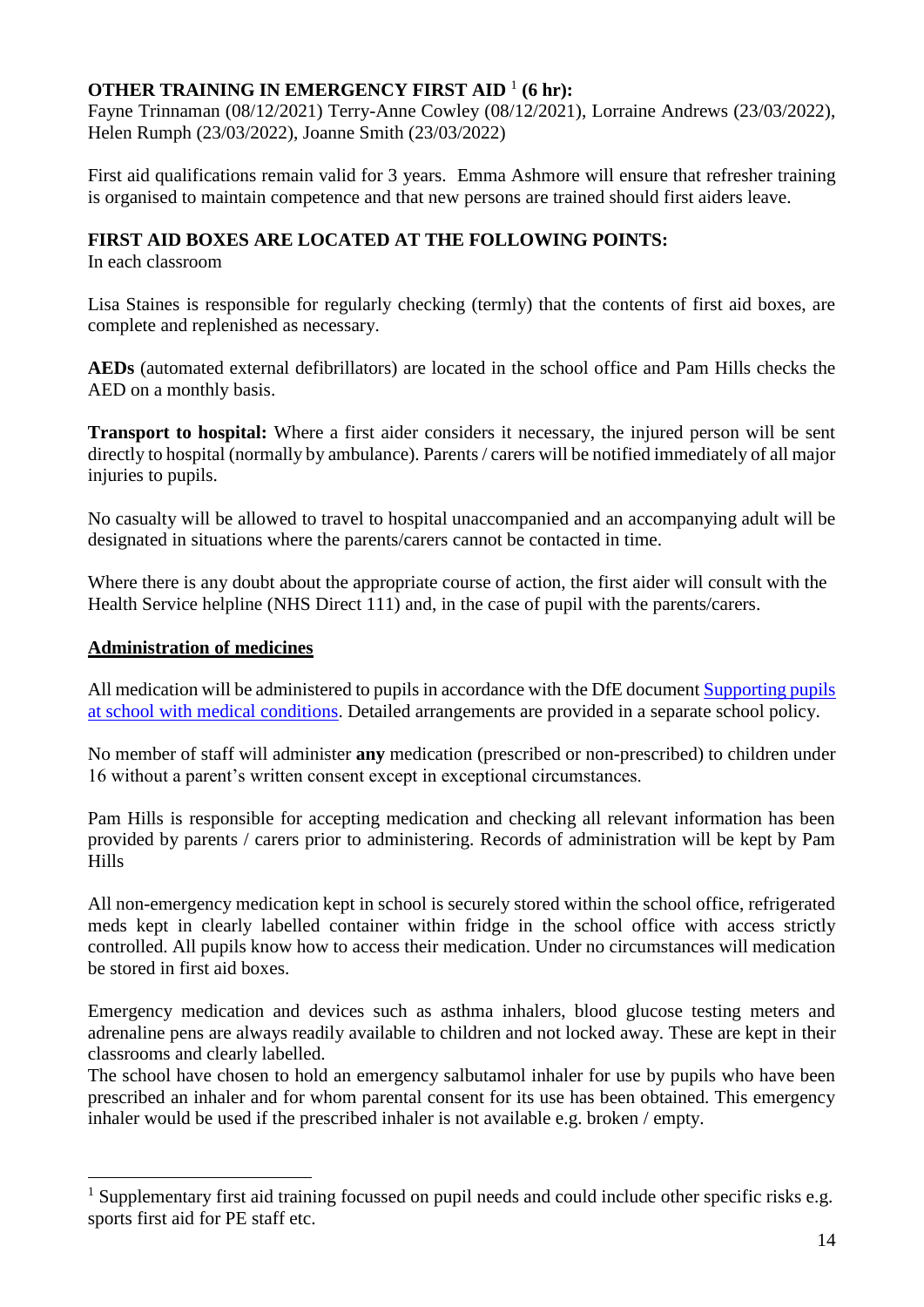The school have chosen to hold an emergency Adrenaline auto injector (AAI) e.g. Epipen for emergency use on pupils who have been prescribed one and for whom parental consent for its use has been obtained. This emergency AAI would be used where their own device is unavailable or not working.

In the event of a possible severe allergic reaction in a pupil without a prescribed device / parental consent emergency services (999) would be contacted and advice sought as to whether administration of the emergency AAI is appropriate.

## **Individual Health Care Plans (IHCP)**

Parents / carers are responsible for providing the school with up to date information regarding their child's health care needs and providing appropriate medication.

IHCPs are in place for those pupils with significant medical needs e.g. chronic or ongoing medical conditions such as diabetes, epilepsy, anaphylaxis etc.

The IHCP is developed with the pupil (where appropriate), parent/carer, designated named member of school staff, specialist nurse (where appropriate) and relevant healthcare services. These plans will be completed at the beginning of the school year / when child enrols / on diagnosis being communicated to the school and will be reviewed annually by Pam Hills.

All staff are made aware of any relevant health care needs and copies of health care plans are available in the staff room.

Staff will receive appropriate training related to health conditions of pupils and the administration of medicines by a health professional as appropriate.

# **APPENDIX 7**

# **ACCIDENT REPORTING PROCEDURES**

#### **Accidents to employees**

Employees must report all accidents, violent incidents and near misses.

Where HCC is the employer then **all** employee incidents must be reported to HCC using the online accident/incident reporting system hosted on Solero.

Employee accident / incident forms are to be retained for a minimum of 3 years.

#### **Accidents to pupils and other non-employees (members of public / visitors to site etc.)**

A local accident book located in the school office is used to record all minor incidents to nonemployees, more significant incidents as detailed below must also reported to HCC using the online accident reporting system hosted on Solero.

- Major injuries.
- Accidents where significant first aid treatment has been provided.
- Accidents which result in the injured person being taken from the scene of the accident directly to hospital.
- Accidents arising from premises / equipment defects.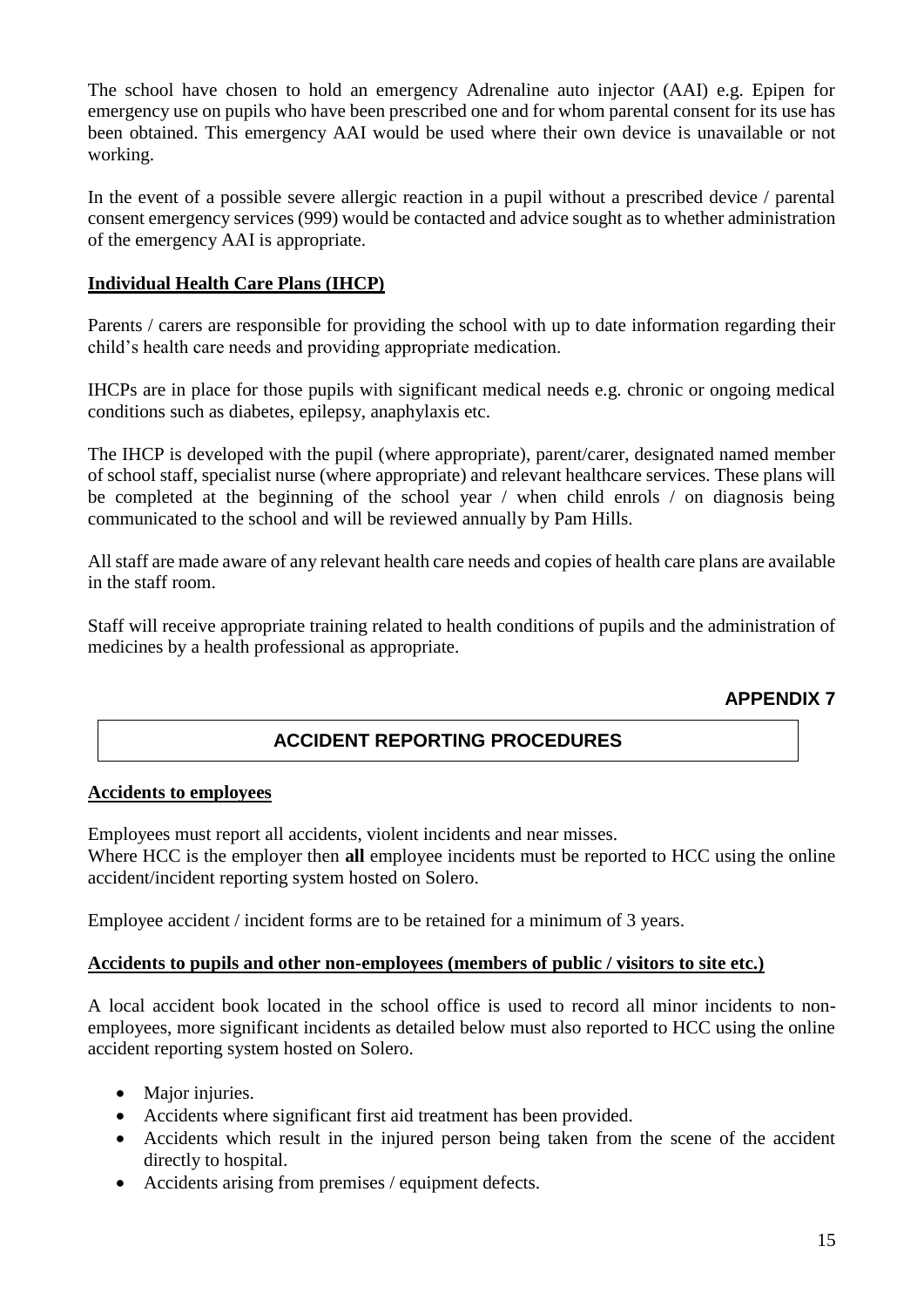Parents / carers will be notified immediately of all major injuries.

Pupil / student accident forms are to be retained for a minimum of 3 years after their 18<sup>th</sup> Birthday.

# **All Accidents**

All major incidents will be reported to the Headteacher and the Governing Body/ Health and Safety Governor.

Accidents will be monitored for trends and a report made to the Governing Body as necessary.

The Headteacher, or their nominee, will investigate accidents and take remedial steps to avoid similar instances recurring. Faulty equipment, systems of work etc. must be reported and attended to as soon as possible. Any relevant learning points will be communicated to relevant staff and pupils / students.

## **Reporting to the Health and Safety Executive (HSE)**

The Headteacher is responsible for ensuring all RIDDOR reportable incidents are reported.

Incidents involving a fatality or major injury will be reported immediately to the Health and Safety Executive (HSE) on 0345 300 9923 and the Education Health and Safety team on 01992 556478.

Incidents resulting in the following outcomes must be reported to the HSE via their online reporting system<http://www.hse.gov.uk/riddor/> within 15 days of the incident occurring.

- A pupil or other non-employee being taken directly to hospital for treatment and the accident arising as the result of the condition of the premises / equipment, due to the way equipment or substances were used or due to a lack of supervision / organisation etc.
- Employee absence or inability to carry out their normal duties as the result of a work related accident, for periods of 7 days or more (including W/E's and holidays).

See the HSE information sheet ['Incident reporting in schools'](http://www.hse.gov.uk/pubns/edis1.pdf) EDIS1 REV 3

**For VC and Community schools any incident notified to the HSE must also be reported to the LA's Health and Safety Team.** 

# **APPENDIX 8**

# **HEALTH AND SAFETY INFORMATION & TRAINING**

## **Consultation**

Employees and/or their representatives will be consulted on all matters that affect their health, safety and welfare.

The Premises sub-committee and governing body meets termly to discuss health, safety and welfare issues affecting staff, pupils or visitors. Action points from meetings are brought forward for review by school management.

Staff meetings are held termly and Health and Safety is a standing agenda item.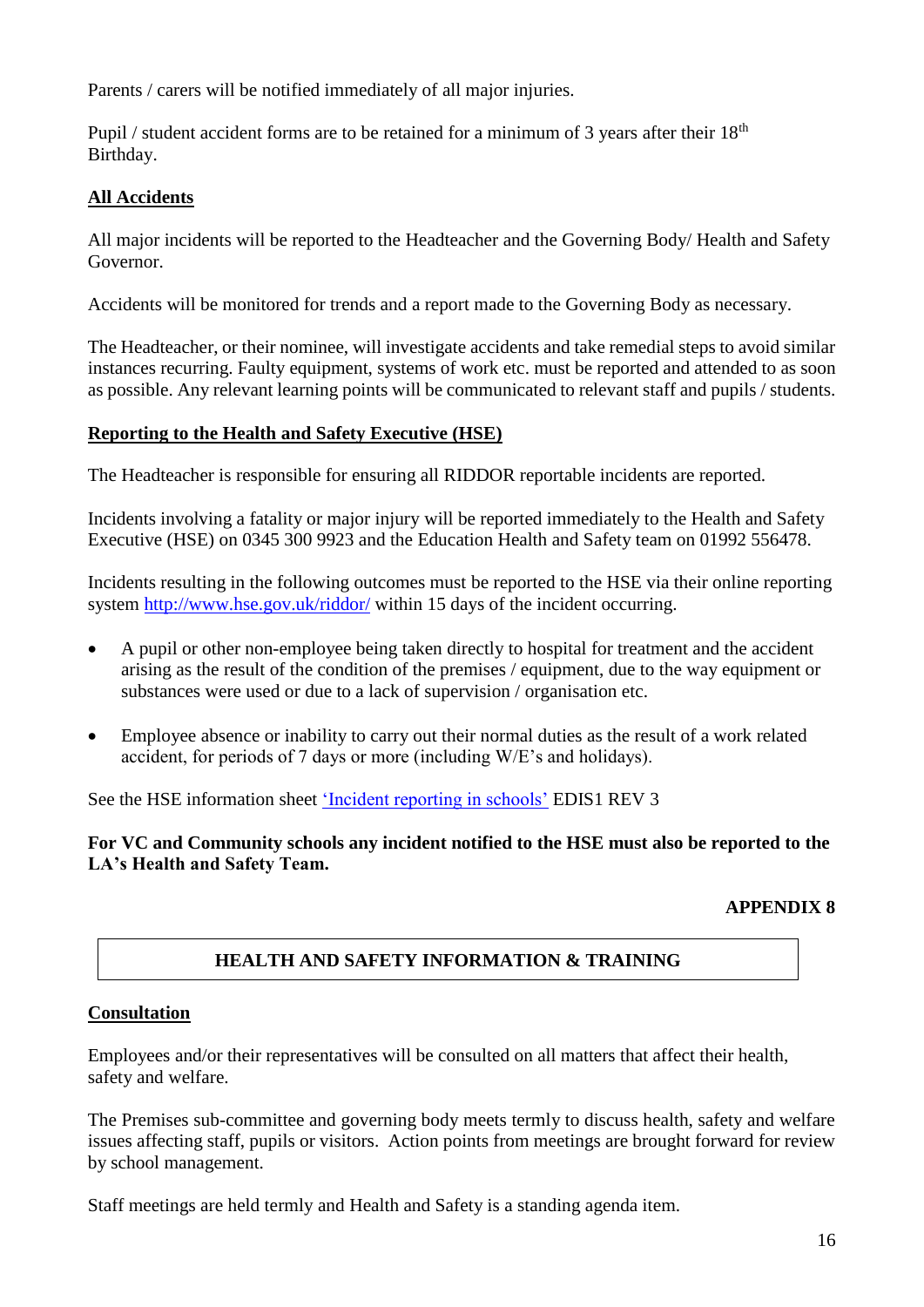## **Communication of Information**

Information and guidance on how to comply with the LA's health and safety policy is given via the [H&S pages of the Grid](https://thegrid.org.uk/health-and-safety-offsite-visits-premises/health-and-safety/health-and-safety-topics/fire-safety) .

The Health and Safety Law poster is displayed in the staff room.

The Education Health and Safety Team, Tel: 01992 556478 provide competent health and safety advice for Community, Community Special and VC schools.

## **Health and Safety Training**

All employees will be provided with:

- a copy of and induction training in the requirements of this policy;
- update training in response to any significant change;
- training in specific skills needed for certain activities, (e.g. use of hazardous substances, work at height etc.) and
- refresher training where required.

Any new instructions or restrictions will be communicated to all staff via staff meetings and recorded in minutes and highlighted as part of the standard cycle of policy review.

Training records will be kept in the school office by Emma Ashmore. Emma Ashmore, Office Manager is responsible for co-ordinating health and safety training needs and for including details in the training and development plan. This includes a system for ensuring that refresher training is undertaken within the prescribed time limits.

The Headteacher will be responsible for assessing the effectiveness of training received and ensuring staff are competent to undertake their duties.

Each member of staff is also responsible for drawing the Headteacher's / line manager's attention to their own personal needs for training and for not undertaking duties unless they are confident that they have the necessary competence.

## **APPENDIX 9**

# **PERSONAL SAFETY / LONE WORKING**

The school believes that staff should not be expected to put themselves in danger and will not tolerate violent / threatening behaviour to its staff.

Staff will report any such incidents to the Headteacher. The school will work in partnership with the LA and police where inappropriate behaviour/ individual conduct compromises the school's aims in providing an environment in which the pupils and staff feel safe.

#### **Lone working**

Staff are encouraged not to work alone in school. Work carried out unaccompanied or without immediate access to assistance should be risk assessed to determine if the activity is necessary.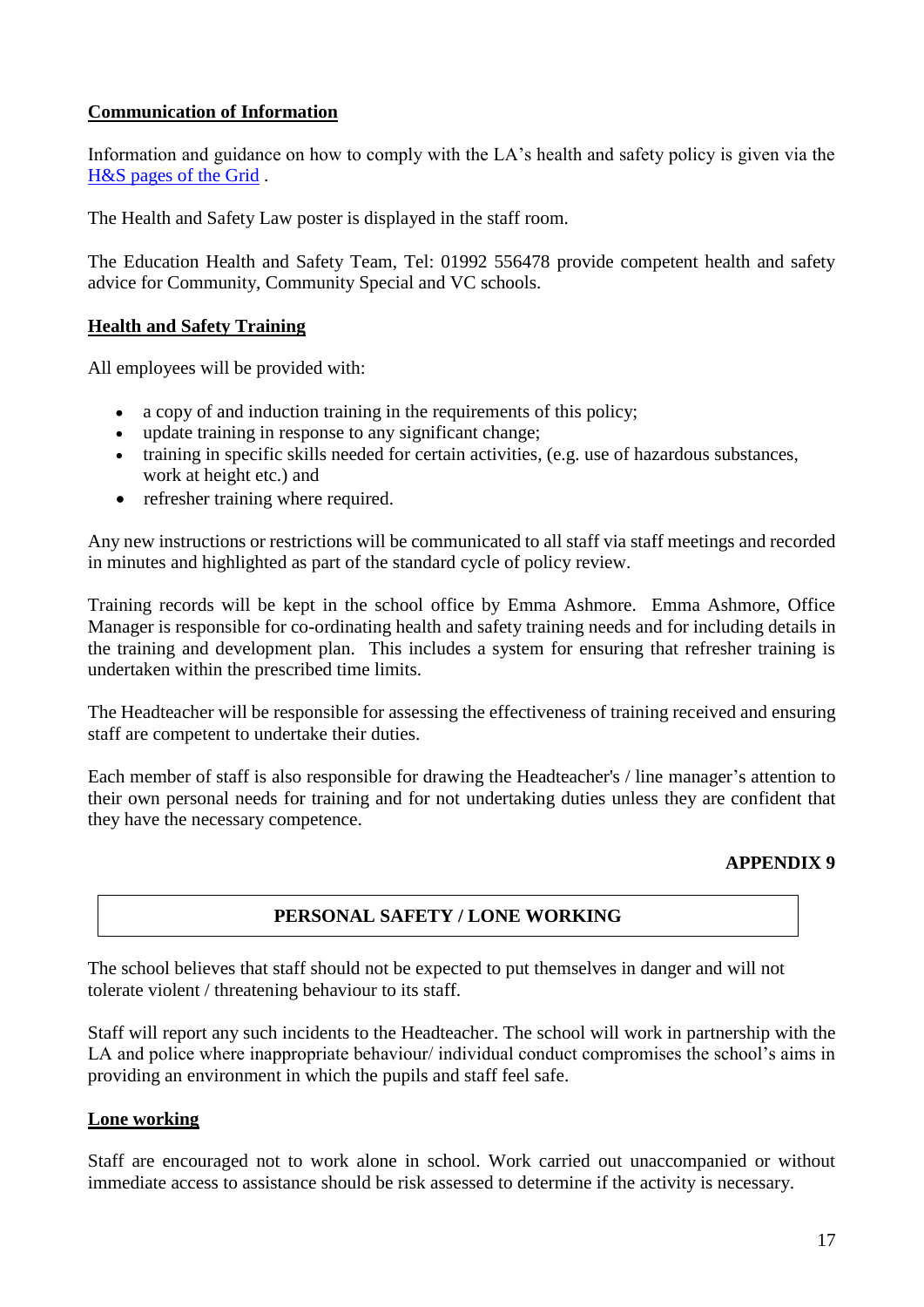## **Work involving potentially significant risks (for example work at height) must not be undertaken whilst working alone.**

Staff working outside of normal school hours must obtain permission of the Headteacher.

Where lone working cannot be avoided staff should ensure they have means to summon help in an emergency e.g. access to a telephone or mobile phone etc.

# **School staff responding to alarm call outs**

Nominated key holders attending empty premises where there has been an alarm activation should do so with a colleague if possible. They should not enter the premises unless they are sure it is safe to do so

## **APPENDIX 10**

# **PREMISES AND WORK EQUIPMENT**

All staff are required to report to Colin Black, Premises Manager any problems found with the premises or plant/equipment. Defective equipment will be clearly marked and taken out of service by storing in a secure location pending repair / disposal.

Where premises defects are identified a dynamic assessment is conducted to determine if the area should be isolated / cordoned off whilst awaiting repair.

Colin Black, Premises Manager is responsible for identifying all plant and equipment in an equipment register and ensuring that any specific training or instruction needs, personal protective equipment requirements are identified and relevant risk assessments conducted where required.

## **Planned maintenance / inspection**

Regular inspection and testing of school plant and equipment is conducted to legislative requirements by competent contractors. Records of such monitoring will be kept in / by Colin Black, Premises Manager (Key areas for compliance are outlined in 'Maintenance and inspection requirements on the [Grid](https://thegrid.org.uk/health-and-safety-offsite-visits-premises/health-and-safety/premises-and-site-related) and the DfE's [Good Estate Management for schools](https://www.gov.uk/guidance/good-estate-management-for-schools/health-and-safety) )

## **Curriculum Areas**

Subject leaders are responsible for ensuring maintenance requirements for equipment in their areas are identified and implemented.

## **Electrical Safety**

All staff will conduct a basic visual inspection of plugs, cables and electrical equipment prior to use. Defective equipment will be reported to Colin Black, Premises Manager.

All portable items of electrical equipment will be subject to formal inspection and testing (Portable Appliance Testing (PAT)) on an identified cycle (dependant upon the type of equipment and the environment it is used in).

All earthed equipment (class 1) and cables attached to such equipment will be tested annually. This inspection and testing will be conducted by PH Limited annually.

Colin Black Premises Manager is responsible for keeping an up-to-date inventory of all relevant electrical appliances and for ensuring that all equipment is available for testing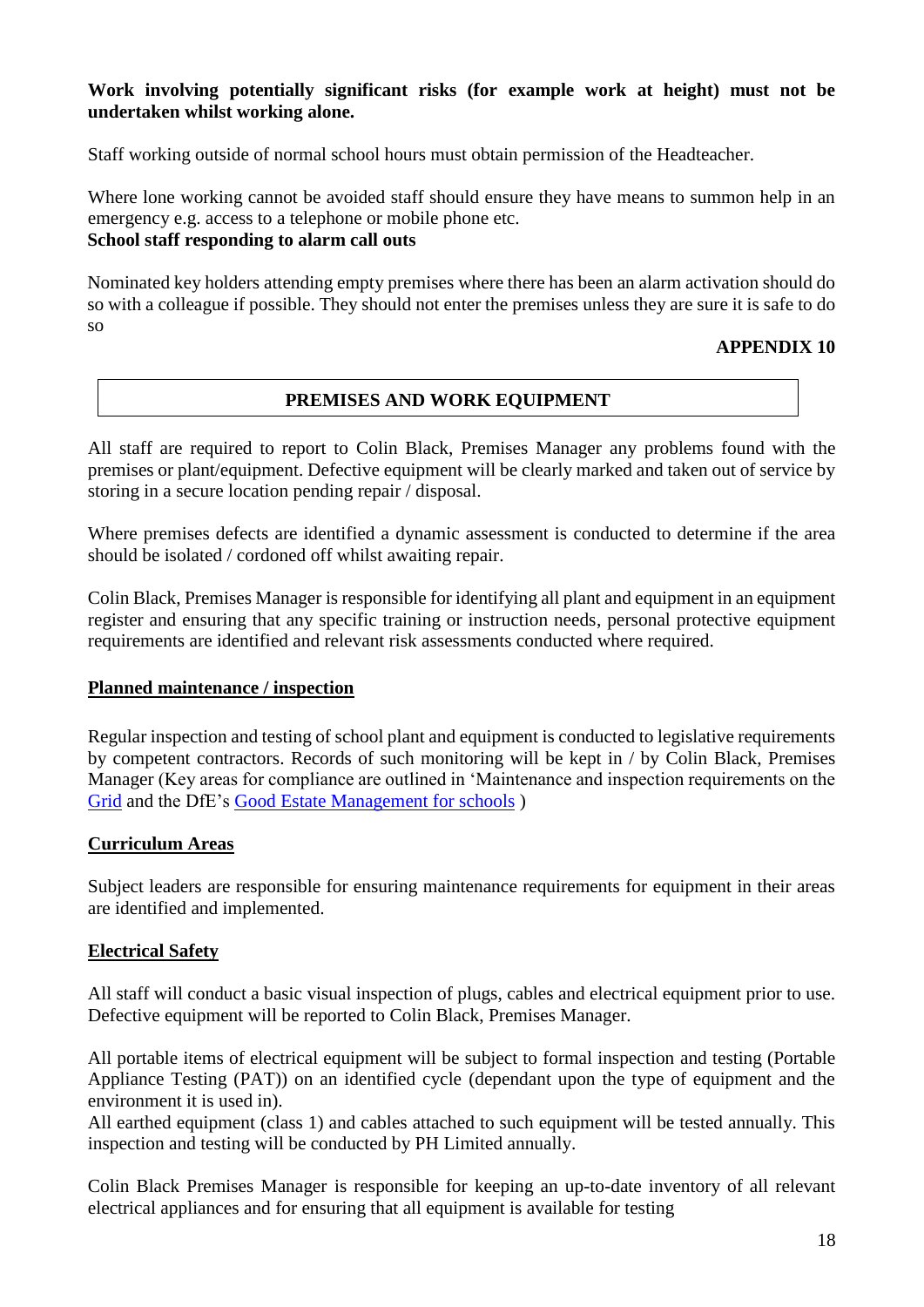Personal items of equipment (electrical or mechanical) should not be brought into the school without prior authorisation and must be subjected to the same tests as school equipment.

An electrical installation condition report (fixed wire test) will be conducted by Greenhill Electrical on a maximum of a 5 year cycle.

Records of these inspections and certification will be maintained and remedial works arising acted upon in a timely manner.

## **External play equipment**

External play equipment will only be used when appropriately supervised.

This equipment will be checked daily before use for any apparent defects, and Colin Black, Premises Manager will conduct and record a formal [termly inspection](https://thegrid.org.uk/health-and-safety-offsite-visits-premises/health-and-safety/health-and-safety-topics/play-equipment) of the equipment.

PE and Play equipment is also subject to an annual inspection by T and B Contractors.

## **APPENDIX 11**

# **FLAMMABLE AND HAZARDOUS SUBSTANCES**

Every attempt will be made to avoid, or choose the least harmful of, substances which fall under the *"Control of Substances Hazardous to Health Regulations 2002"* (COSHH Regulations).

Within curriculum areas (in-particular science and DT) Subject leaders are responsible for COSHH and ensuring that an up to date inventory and model risk assessments contained in the relevant national publications are in place. (CLEAPSS, Association for Science Education's "Topics in Safety" etc.)

They shall ensure:

- an inventory of all hazardous substances used on site is compiled and regularly reviewed.
- material safety data sheets are obtained from the relevant supplier for all such materials.
- If required, full COSHH risk assessments are conducted and communicated to staff exposed to the product/substance.
- all substances are appropriately and securely stored out of the reach of children.
- all substances are kept in their original packaging and labelled (no decanting into unmarked containers).
- suitable personal protective equipment (PPE) has been identified and available for use. PPE is to be provided free of charge where the need is identified as part of the risk assessment.

# **PPE**

All staff required to wear PPE will be provided with suitable information, instruction and training in its use and will use PPE provided accordingly, reporting any defects to their manager.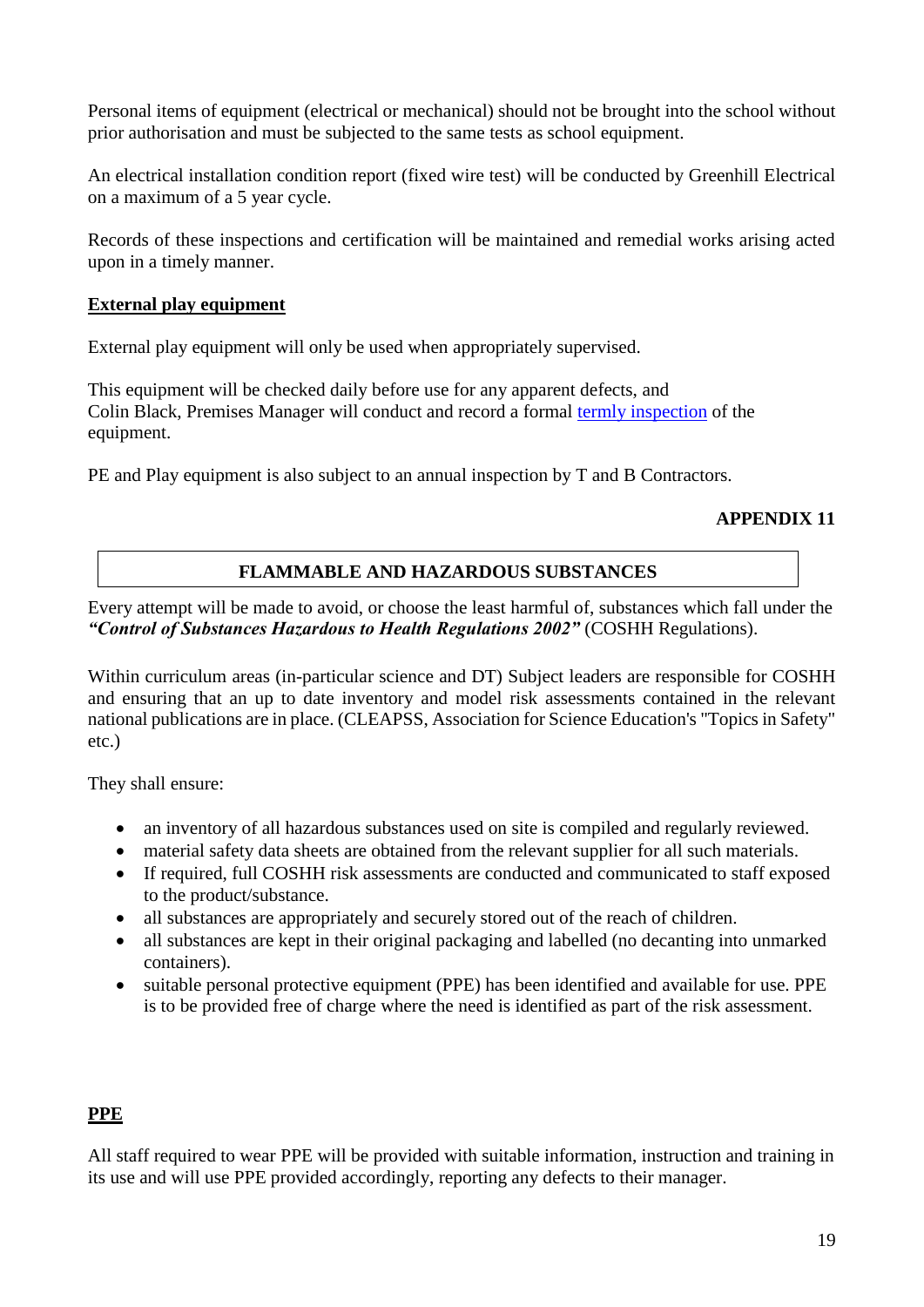Where persons may be affected by their use on site, Colin Black, Premises Manager is responsible for ensuring that COSHH assessments are available from contractors *(this applies to both regular contracts such as cleaners and caterers and from builders, decorators, flooring specialists, etc*).

## **APPENDIX 12**



An asbestos survey and management plan is in place for the school in accordance with [HCC's](https://thegrid.org.uk/health-and-safety-offsite-visits-premises/health-and-safety/asbestos)  [asbestos policy.](https://thegrid.org.uk/health-and-safety-offsite-visits-premises/health-and-safety/asbestos) The school's most recent asbestos management survey was conducted on 30/04/2014.

The school's asbestos log (including school plans, asbestos survey data and a site specific management plan) is held in the Cleaning Cupboard.

The Headteacher will ensure that **all** school staff (and others such as catering and cleaning staff who may not be employed directly by the school) are made aware of the location of asbestos containing materials (ACM) within their work areas.

**Under no circumstances must staff undertake any work which could disturb the fabric of the building or fixed equipment, e.g. affixing anything to walls without first obtaining approval from an Asbestos Authorising Officer.** (Even stapling / pushing a drawing pin into ACM may result in the release of fibres into the air.)

In the event of any damage occurring to materials known or suspected to contain asbestos this will be reported to one of the school's asbestos authorising officers and the area immediately evacuated and closed / locked off.

Professional advice will be sought and details of the incident reported to HCC's asbestos team [asbestos@hertfordshire.gov.uk.](mailto:asbestos@hertfordshire.gov.uk)

The school's asbestos authorising officers are Tracey Robson and Colin Black and refresher training is required 3 yearly.

Prior to **any** work commencing on the fabric of the building or fixed equipment (e.g. boilers, kilns etc.), either by contractors or school staff, one of the asbestos authorising officers **must** check the asbestos log and establish whether permission to work can be given.

The Headteacher / asbestos authorising officers shall ensure:

- That the asbestos log is consulted at the earliest possible opportunity and that **all** work affecting the fabric of the building or fixed equipment is entered in the permission to work log and signed by those undertaking the work.
- A visual inspection of asbestos containing materials remaining on site is conducted and recorded (legal requirement to do so annually as a minimum).
- The limitations of the management survey and areas of the building that have **not** been surveyed are understood and considered as part of the permission to work process e.g. areas above 3m in height, within ceiling voids (where panels / tiles are fixed), floor voids and ducts etc.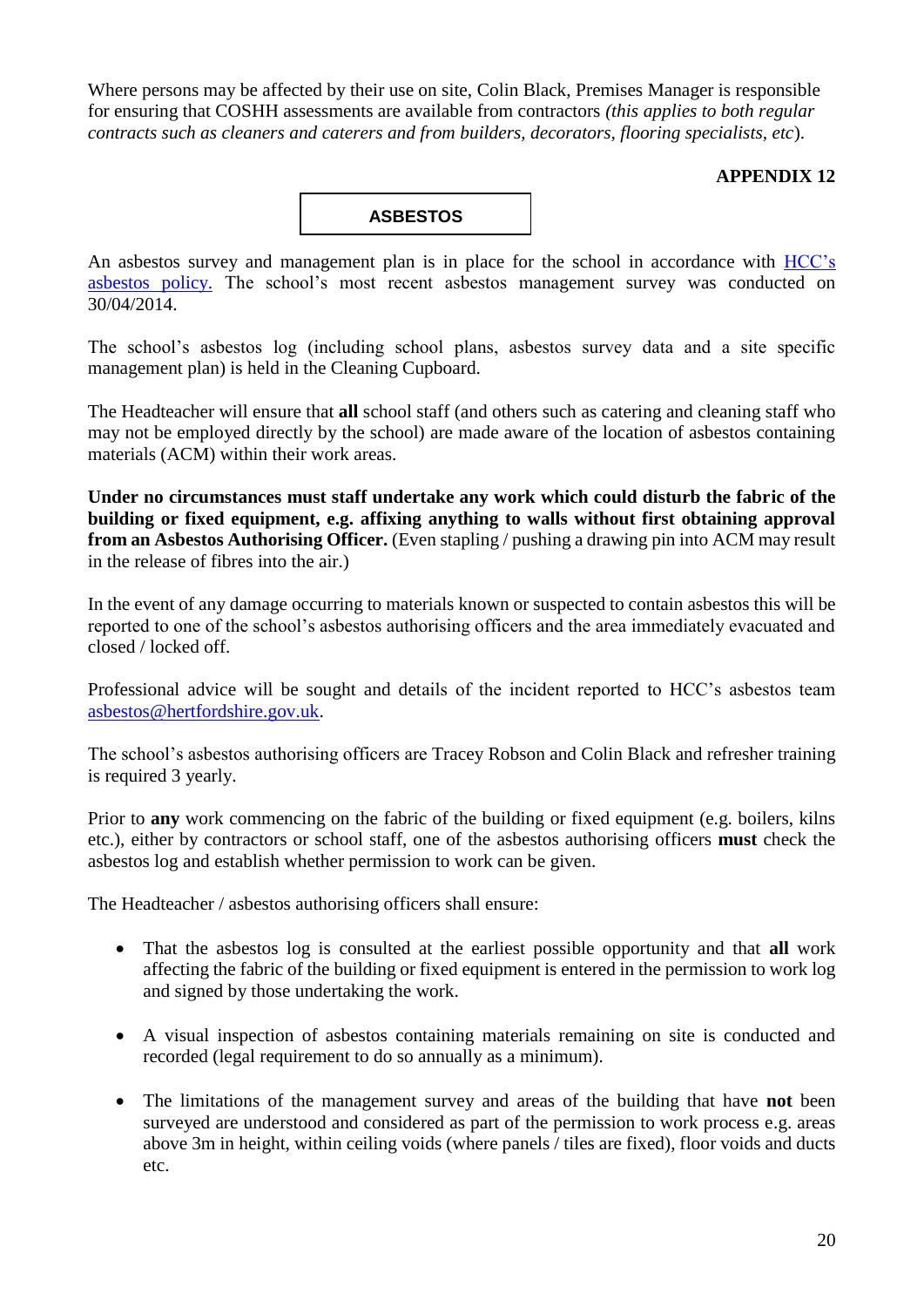- All records pertaining to asbestos are effectively maintained and retained (legal requirement to do so for a period of 40 years).
- The school's asbestos management plan is kept up to date and that any asbestos works (removal, new project specific surveys etc.) are notified to the LA via [asbestos@hertfordshire.gov.uk.](mailto:asbestos@hertfordshire.gov.uk)
- Where more invasive works and / or works which go beyond the limitations of the management survey are planned, a refurbishment / demolition survey will be commissioned to obtain a comprehensive assessment of all ACMs that could be affected prior to the works commencing.

## **APPENDIX 13**

## **CONTRACTORS**

All contractors used by the school shall ensure compliance with relevant health and safety legislation, guidance and good practice.

All contractors must report to the school office where they will be asked to sign the visitors book and wear an identification badge. Contractors will be issued with guidance on emergency procedures, relevant risks, and local management arrangements.

Colin Black, Premises Manager is responsible for monitoring areas where the contractor's work may directly affect staff and pupils and checking whether expected controls are in place and working effectively.

#### **School managed projects**

1

**The [Construction \(Design and Management\) Regulations](http://www.hse.gov.uk/construction/cdm/2015/index.htm?ebul=gd-cons/jun15&cr=1) 2015<sup>2</sup> applies to all building, demolition, repair and maintenance or refurbishment work.**

Where the school undertakes projects direct the governing body are considered the 'client' and therefore have additional statutory obligations. These projects are managed by Tracey Robson, School Business Manager on the school's behalf who will ensure landlords consent has been obtained and, where applicable, all statutory approvals, such as planning permission and building regulations have been sought.

**To ensure contractor competency the school uses a property framework contractor as a method of procuring works. These contractors have satisfied the County Council that they understand and abide by health and safety regulations. Details can be found at** [Property contractors and](https://thegrid.org.uk/health-and-safety-offsite-visits-premises/premises-and-sites/property-contractors-and-consultants)  consultants - [Hertfordshire Grid for Learning \(thegrid.org.uk\)](https://thegrid.org.uk/health-and-safety-offsite-visits-premises/premises-and-sites/property-contractors-and-consultants)

Contractors will be required to provide a construction phase plan, risk assessments and method statements detailing the safe systems of work to be used prior to works commencing on site.

 $2$  Such projects are notifiable to the HSE where the work exceeds 30 days or involves more than 500 person days of work. In such instances and/ or if there will be more than 1 contractor on site at the same time (in which case a principal designer and principal contractor must be appointed in writing by the client) it is recommended that an agent be used to work on the schools behalf.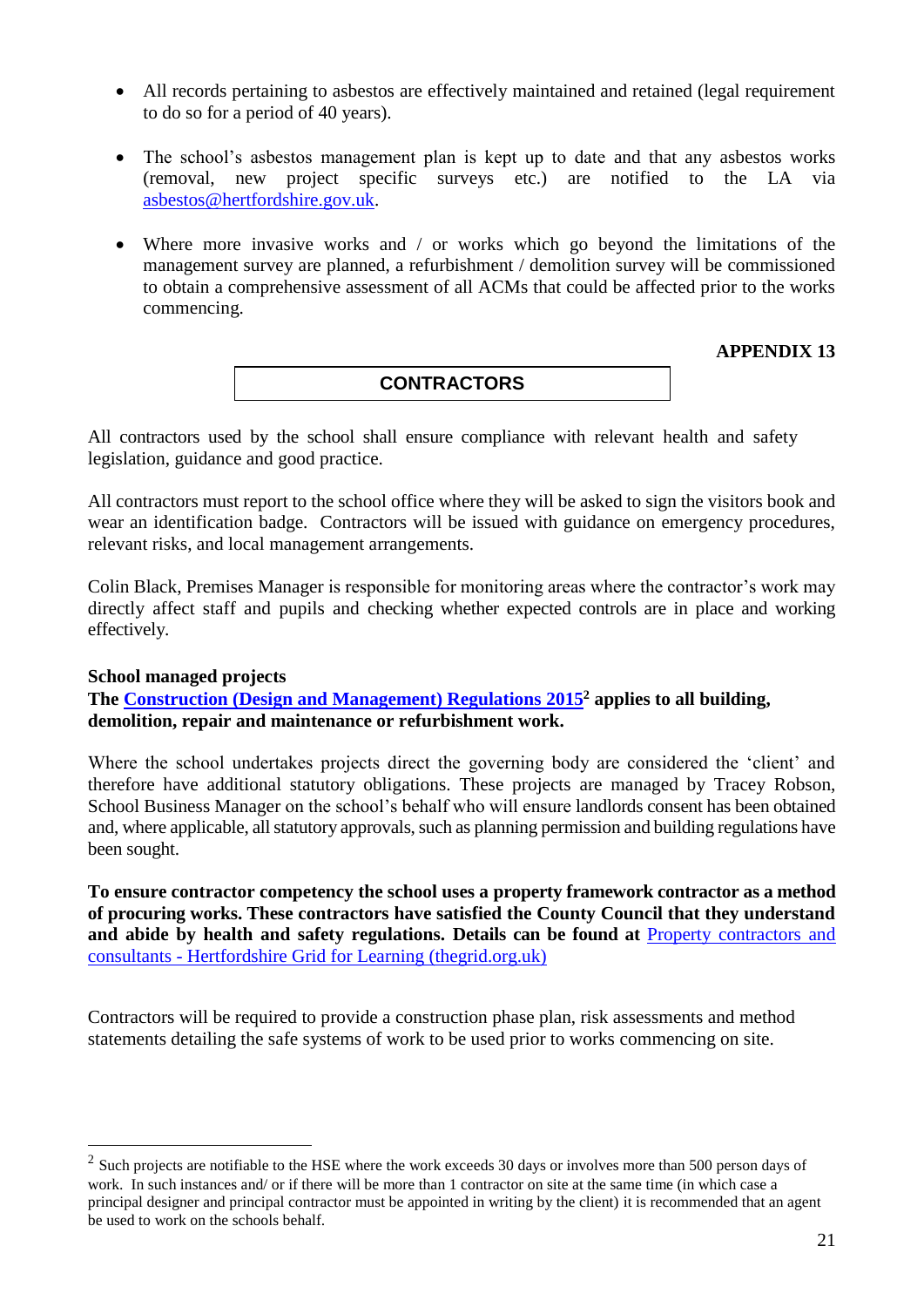Risk assessments and method statements shall be specific to the site and all aspects of the works to be undertaken. The school, contractors and any subcontractors involved will exchange relevant information regarding the work activities and agree the risk assessments.

## **APPENDIX 14**

# **WORK AT HEIGHT**

Working at height can present a significant risk, where such activities cannot be avoided a task specific risk assessment will be conducted to ensure such risks are adequately controlled. A copy of this assessment will be provided to employees authorised to work at height.

Storage above head height is minimised as far as possible, where this cannot be avoided only lightweight and rarely used items are stored there.

When working at height (including accessing storage or putting up displays) appropriate stepladders or kick stools are to be used. Staff must not climb onto chairs etc.

Only those persons who have been trained to use ladders safely may use them.

Basic instruction is provided to all staff who use ladders / stepladders, see [http://www.hse.gov.uk/pubns/indg455.htm.](http://www.hse.gov.uk/pubns/indg455.htm)

Formal training on work at height, use of ladders, mobile tower scaffolds etc. will be provided where a significant risk is identified as part of an individual's role e.g. site staff, drama, ICT technician etc.

The establishments nominated person(s) responsible for work at height is (are) Colin Black, Premises Manager.

The nominated person(s) shall ensure:

- all work at height is properly planned and organised;
- the use of access equipment is restricted to authorised users;
- all those involved in work at height are trained and competent to do so:
- the risks from working at height are assessed and appropriate equipment selected;
- a register of access equipment is maintained, all equipment is regularly inspected and maintained with any defective equipment taken out of use until repaired / replaced
- any risks from fragile surfaces is properly controlled.

# **APPENDIX 15**

# **LIFTING AND HANDLING**

Generic risk assessments for regular manual handling operations are undertaken and staff provided with information on safe moving and handling techniques.

Staff should ensure they are not lifting heavy items and equipment unless they have received training and/or equipment in order to do so safely.

Those manual handling activities which present a significant risk to the health and safety of staff, will be reported to Tracey Robson, School Business Manager and where such activities cannot be avoided a risk assessment will be conducted to ensure such risks are adequately controlled. A copy of this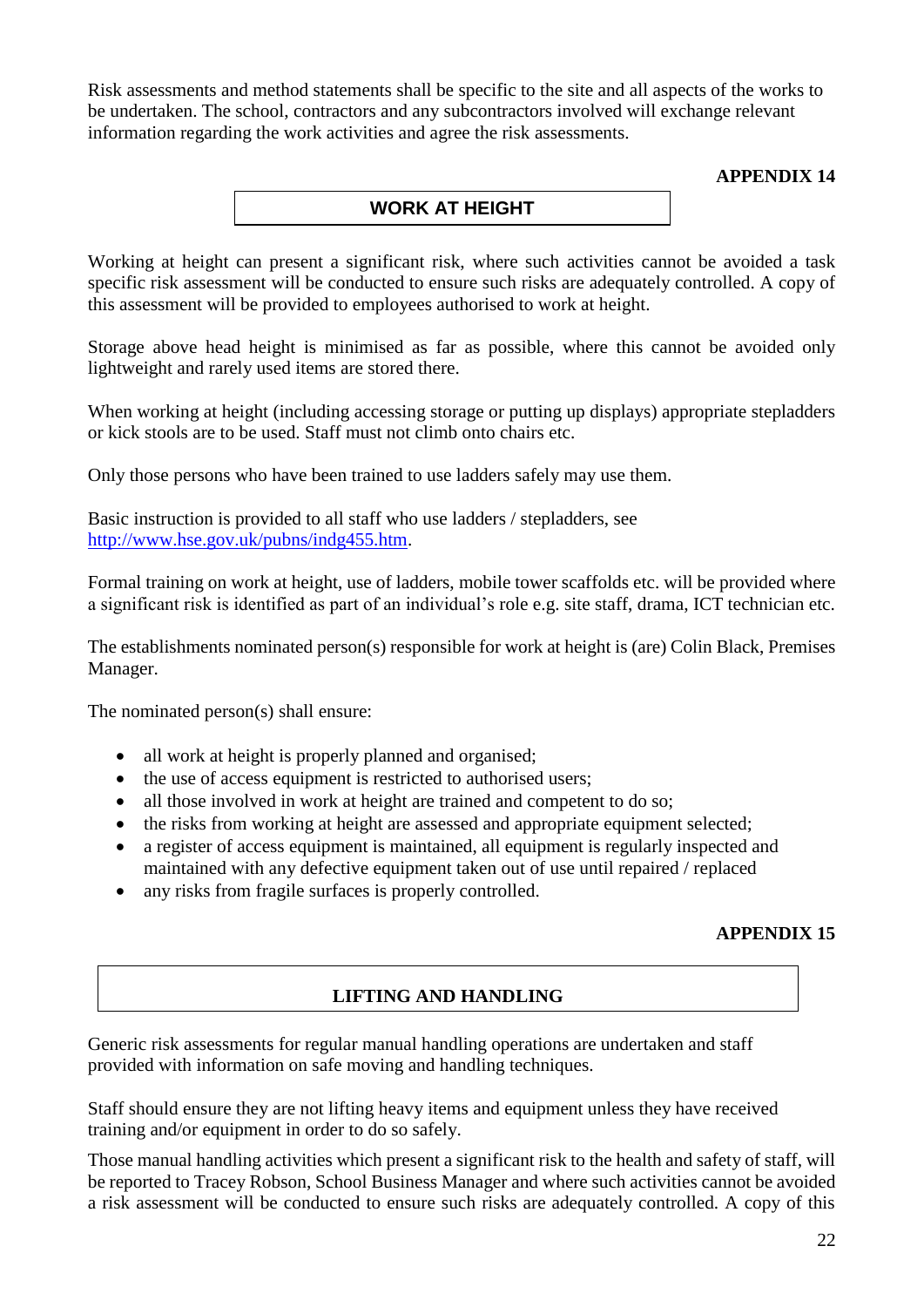assessment will be provided to employees who must follow the instruction given when carrying out the task.

## **Paediatric Moving and Handling**

All staff who move and handle pupils have received appropriate training (both in general moving and handling people techniques and specific training on any lifting equipment, hoists, slings etc. they are required to use).

All moving and handling of pupils has been risk assessed and recorded by a competent member of staff.

Equipment for moving and handling people (hoists, slings etc.) is subject to inspection on a 6 monthly basis by a competent contractor.

## **APPENDIX 16**

**DISPLAY SCREEN EQUIPMENT (DSE)**

All staff who use computers daily, as a significant part of their normal work *(significant is taken to be continuous / near continuous spells of an hour or more at a time*) e.g. admin / office staff shall have a DSE assessment carried out.

Staff identified as DSE users are entitled to an eyesight test for DSE use every 2 years by a qualified optician (and corrective glasses if required specifically for DSE use).

Advice on the use of DSE is available via the [Grid](https://thegrid.org.uk/health-and-safety-offsite-visits-premises/health-and-safety/health-and-safety-topics/display-screen-equipment)

**APPENDIX 17**

# **VEHICLES ON SITE**

Vehicular access to the school is restricted to school staff and visitors only and not for general use by parents / carers when bringing children to school or collecting them.

Access to the school must be kept clear for emergency vehicles.

Separate pedestrian and vehicle gates are provided.

A risk assessment in in place for pedestrian / vehicle segregation

**APPENDIX 18**

# **LETTINGS / SHARED USE OF PREMISES**

Lettings are managed by Tracey Robson

They will ensure a signed letting agreement is completed specifying the school's terms and conditions for hire. [\(COVID-19 supplementary conditions of hire](https://thegrid.org.uk/health-and-safety-offsite-visits-premises/health-and-safety/premises-and-site-related) available for school to adapt on the Grid)

Relevant public liability cover must be in place and checked by the school.

The school will provide hirers with a site induction to ensure they are clear on emergency procedures and any specific risks or restrictions relating to the use of the site.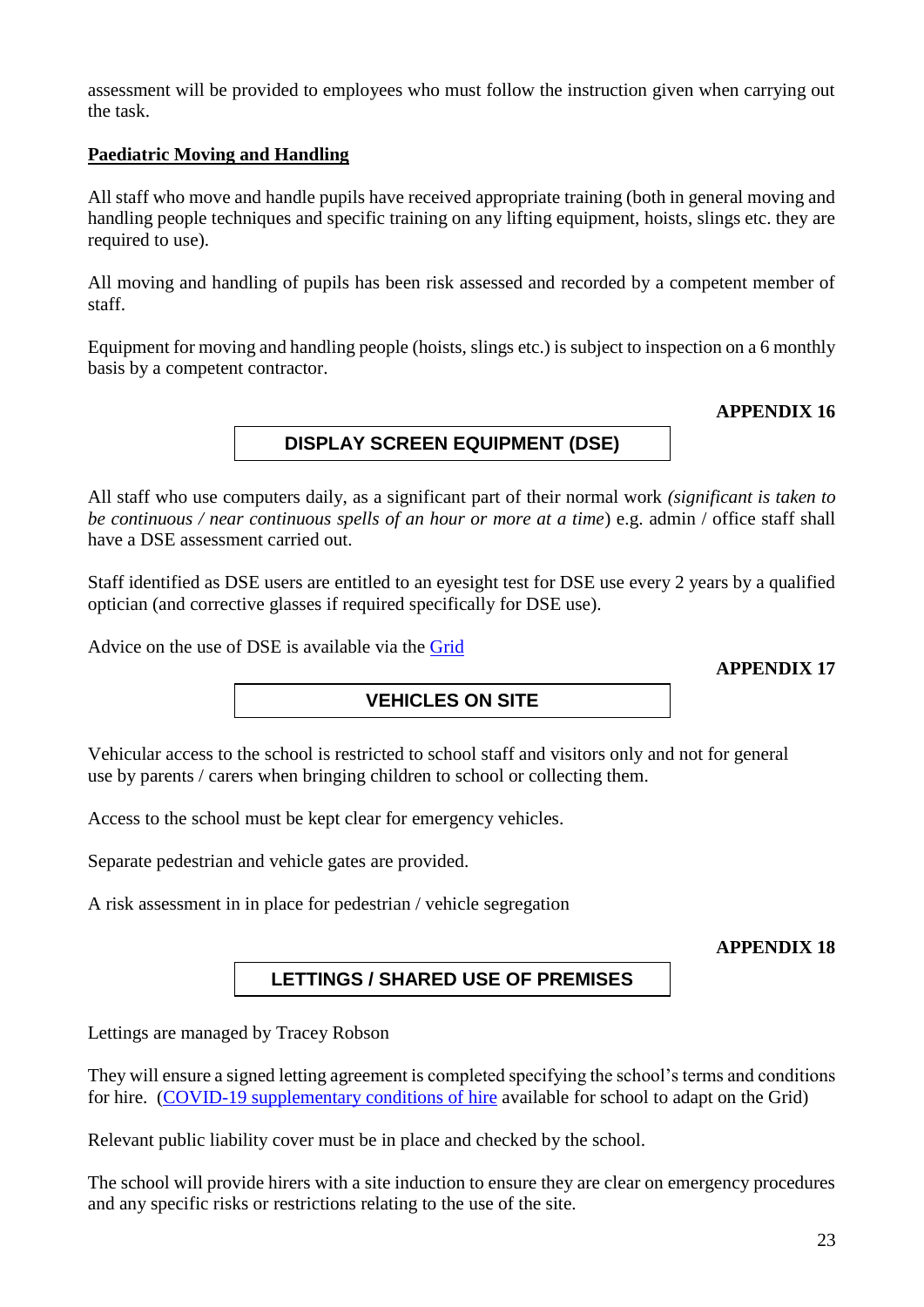A risk assessment (proportionate to the activity) will be completed before the event, the School reserves the right to impose restrictions in order to ensure health and safety.

### **APPENDIX 19**

## **STRESS / WELLBEING**

The school and governing body are committed to promoting high levels of health and wellbeing and recognise the importance of identifying and reducing workplace stressors through risk assessment, in line with the HSE's management standards.

### **APPENDIX 20**

# **LEGIONELLA**

A water risk assessment of the school has been completed by T Clarke. Colin Black is responsible for ensuring that the identified operational controls are being conducted and recorded in the school's water log book.

This risk assessment will be reviewed where significant changes have occurred to the water system and/ or building footprint.

The risks from legionella are mitigated by basic operational controls and thus the following checks are undertaken and recorded.

- Water is heated and stored to 60 deg C at calorifiers (any vessel that generates heat within a mass of stored water);
- Weekly flushing of seldom used outlets and all showers (with all outlets flushed after school holiday periods);
- Monthly temperature checks on sentinel outlets (those nearest and furthest away from calorifiers;
- Quarterly disinfection / descaling of showers;

All records relating to the management of Legionella must be kept for 5 years.

#### **APPENDIX 22**

# **SCHOOL SWIMMING**

## **Primary school swimming in public / secondary schools**

These will be planned as an offsite visit in line with the school's policy.

The school will obtain a copy of the pool's standard operating procedure (PSOP), sometimes referred to as a normal operating procedure (NOP) and emergency action plan (EAP) which identify the safety arrangements for the host pool.

In addition the school will obtain assurance over:

• The level of training of the swimming teacher(s) (Swim England level 2 Teaching Swimming (formerly ASA level 2));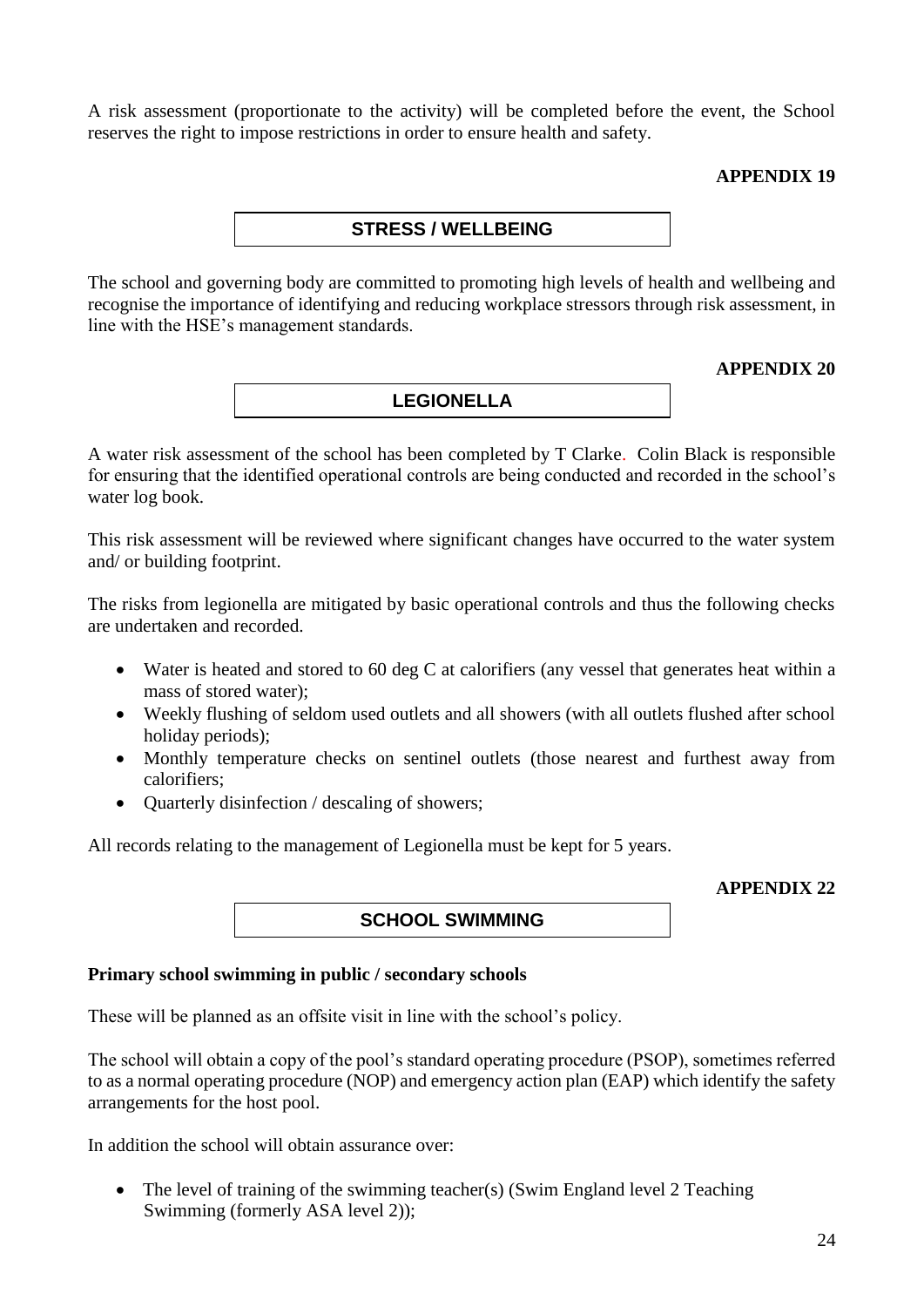- Pupil / swimming teacher ratios;
- Rescue / lifeguard provision provided:
- Changing provision / arrangements

## **For schools with swimming pools**

The Headteacher will ensure that the pool is managed in accordance with the LA's guidance [Safe](https://live-hgfl-the-grid.cloud.contensis.com/health-and-safety-offsite-visits-premises/health-and-safety/health-and-safety-topics/swimming)  [Practice in School Swimming](https://live-hgfl-the-grid.cloud.contensis.com/health-and-safety-offsite-visits-premises/health-and-safety/health-and-safety-topics/swimming) , HSE Managing Health & Safety in Swimming Pools publication (MHSSP)<https://www.hse.gov.uk/pubns/priced/hsg179.pdf> and [PWTAG](https://www.pwtag.org/standards-and-guidance-hub/) (Pool Water Treatment Advisory Group) Standards and Guidance.

A swimming pool risk assessment has been carried out by Astley Cooper School and is reviewed annually.

The PSOP (Normal Operating Procedures (NOP) and Emergency Action Plans (EAP)) are available from Head Teachers Office and reviewed annually.

All staff are to ensure that they are familiar with the PSOP for the swimming pool, check that rescue equipment is available and that the swimming pool is secured to prevent unauthorised access when not supervised.

Pool plant operations and water testing is carried out by a competent person Astley Cooper School, who holds relevant qualification and who will ensure that the water quality meets the standards identified by the Pool Water Treatment Advisory Body (PWTAG).

Astley Cooper School will ensure that bacterial testing is carried out and, where necessary, carry out any remedial actions.

Swimming lessons will be delivered by a qualified swimming teacher (Swim England level 2 Teaching Swimming. (formerly ASA level 2)

Emma Ashmore (school's swimming coordinator) will ensure adequate provision is made for lifesaving, first aid and resuscitation cover appropriate to the type of swimming sessions.

## **COVID-19 Addendum to H&S policy**

In line with the school's wider responsibilities under Health and safety legislation detailed in the main H&S policy, the school has produced a COVID-19 risk assessment detailing the control measures in place to mitigate risks of transmission, this is based on the national guidance for schools produced by the DfE.

<https://www.gov.uk/government/publications/actions-for-schools-during-the-coronavirus-outbreak>

Our risk assessment has been consulted on with all staff and will be regularly reviewed to any reflect changes in national guidance as well as local operational issues.

## **The Headteacher will:**

Have overall responsibility for the development and implementation of the wider H&S policy, COVID-19 risk assessment and action plan.

Consult with all staff as part of the planning and risk assessment process.

Ensure all documentation is regularly reviewed to meet current need and any updated guidance from the Government or Local Authority.